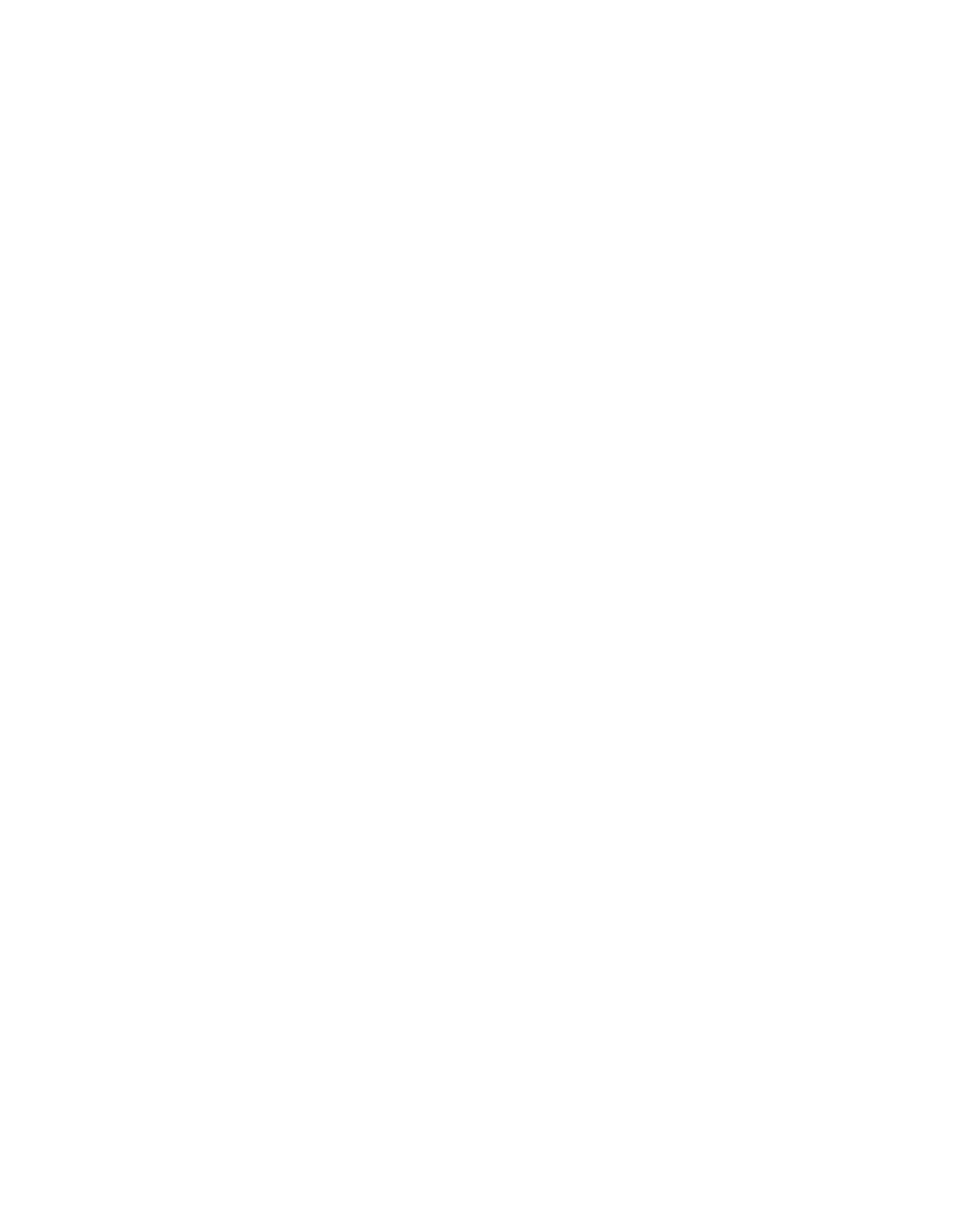# **GENERAL COUNCIL**

| Barbara Dawson        | (USC) | <b>Superior General</b> |
|-----------------------|-------|-------------------------|
| Anne Corry            | (ANZ) | Councillor              |
| Daphne Sequeira       | (IND) | Councillor              |
| Mónica Esquivel       | (MEX) | Councillor              |
| Marie - Jeanne Elonga | (RDC) | Councillor              |

# **PRIESTS**

| Fr. Douglas Marcouiller sj | Presider     |
|----------------------------|--------------|
| Fr. Paul de la Morinière   | Concelebrant |

# **RELIGIOUS TO BE PROFESSED**

| Henni Sidabungke             | (INS)     |
|------------------------------|-----------|
| Bae, Ji Young                | (KOC)     |
| Lee, Ji Hyun                 | (KOC)     |
| Zhou, Mary                   | (KOC)     |
| María Luisa Franco Fernández | (PER)     |
| Albertine Masunzwene Abeti   | (RDC-TCH) |
| Noël' Maziku Mayele          | (RDC-TCH) |
| Gandhi Nsonsa Kimona         | (RDC-TCH) |
| Annette Nsukula N'Sindu      | (RDC-TCH) |

# **FORMATION TEAM**

| Clara Malo Castrillón        | (MEX)     |
|------------------------------|-----------|
| Christine Mukoko Ngudi-Mpasi | (RDC-TCH) |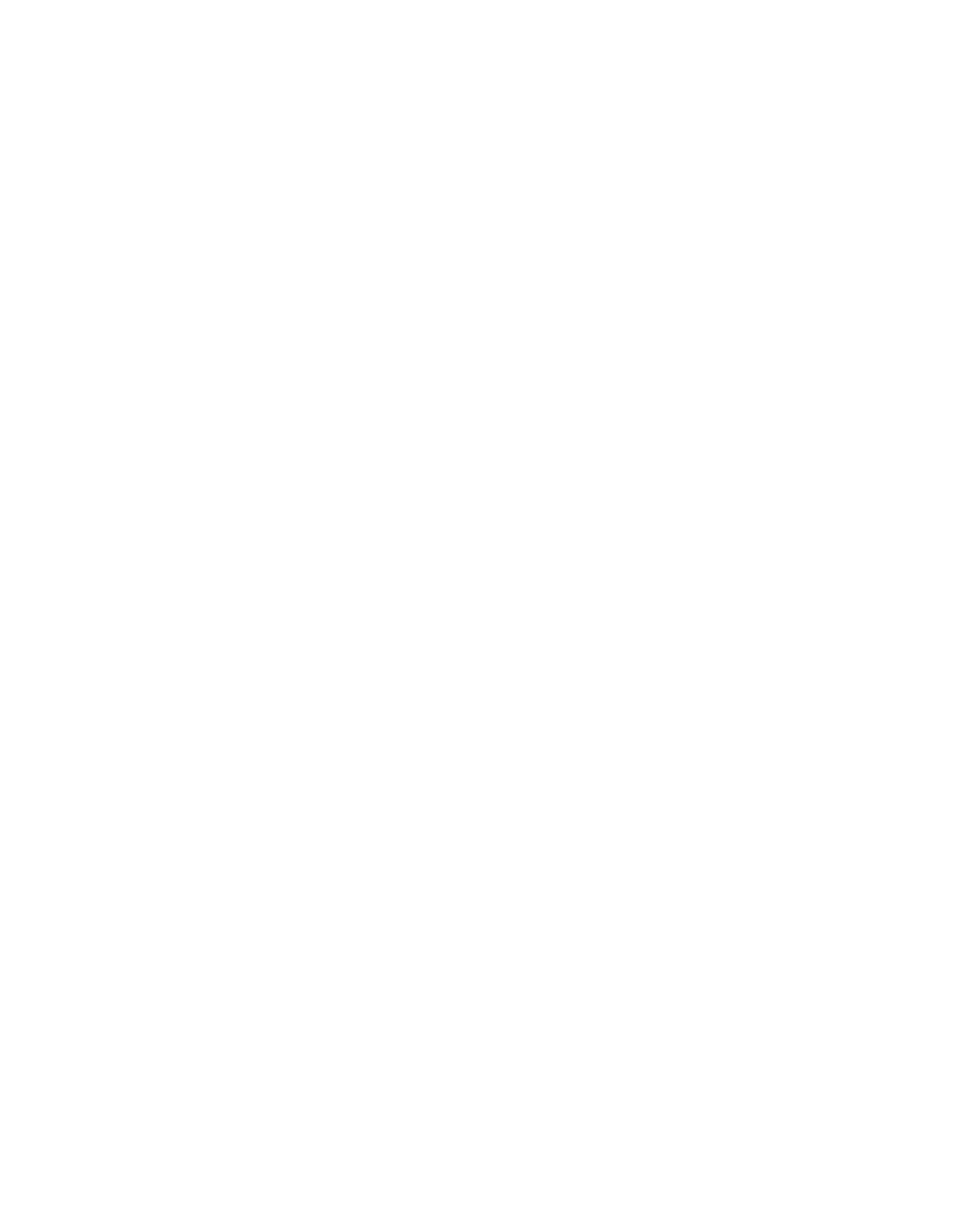# **Program**

| Missioning of the Newly Professed and Concluding Rite 25 |  |
|----------------------------------------------------------|--|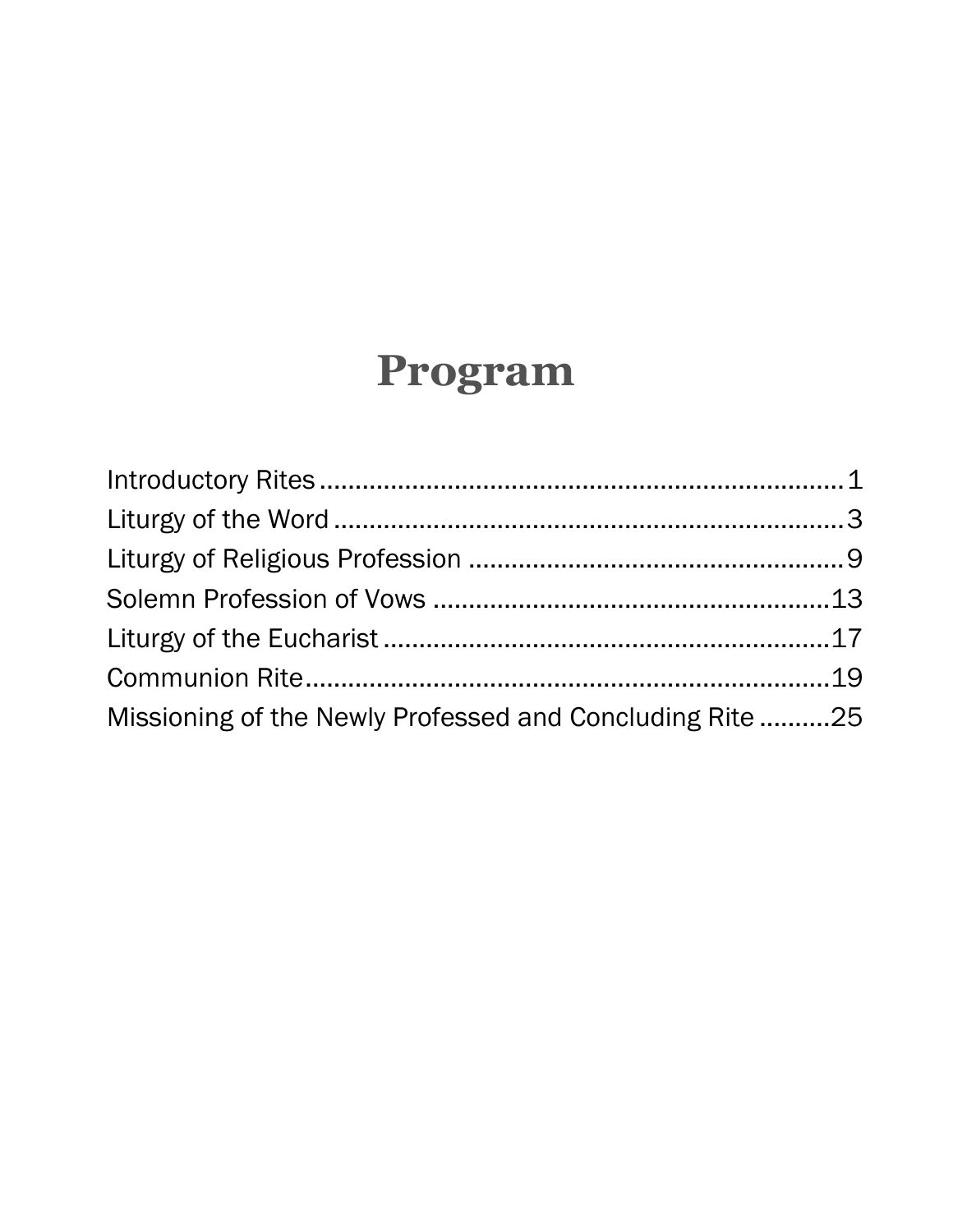# <span id="page-5-0"></span>**Introductory Rites**

# **Welcome and Introduction**

(All be seated)

Marie - Jeanne Elonga rscj Daphne Sequeira rscj

# **Entrance Procession**

# **Entrance Song: Sing a New Song**

### Sing a new song unto the Lord, let the song be sung from mountains high. Sing a new song unto the Lord singing Alleluia.

Yahweh's people dance for joy, O come before the Lord, and play for Him on glad tambourines and let your trumpet sound

Rise, O children, from your sleep your saviour now has come. He has turned your sorrow to joy and filled your soul with song.

Glad my soul for I have seen the glory of the Lord. The trumpet sounds; the dead shall be raised. I know my Savior lives

# **Introductory Rite**

Priest: In the name of the Father and of the Son and of the Holy Spirit.

### All: Amen.

Priest: The grace of our Lord Jesus Christ, the love of God and the fellowship of the Holy Spirit be with you all.

### All: And with your Spirit.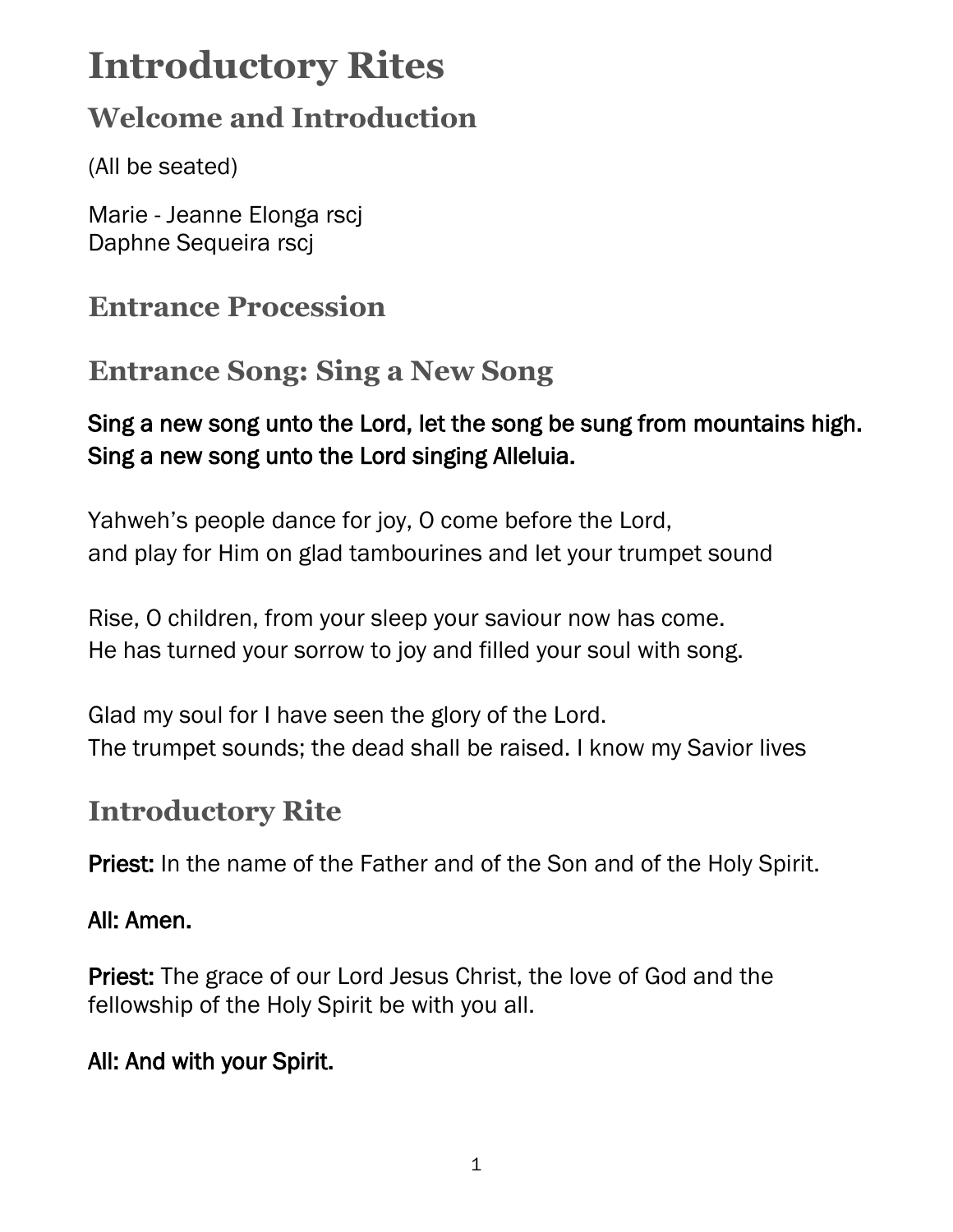# **Penitential Rite**

Priest: Coming together as God's family, with confidence let us ask for forgiveness from our God, who is full of gentleness and compassion.

# **Song: Lord, have mercy / Tuhan Kasihani kami** (Indonesian)

Tuhan kasihanilah kami (x2) Kristus Kasihanilah kami (x2) Tuhan Kasihanilah kami (x3)

Priest: Merciful God, forgive us and help us to be open to your love and for the service of your world, through Jesus Christ, our Lord.

## All: Amen.

# **Song: Gloria / O nkembo, nkembo o** (Lingala)

### O nkembo, nkembo o, nkembo allelluia, nkembo, nkembo o, nkembo allelluia (x2)

1. Nkembo na Tata a a a, azalisi biso o o, allelluia (x2)

2. Nkembo na Muana a a a abikisi biso o o, allelluia (x2)

- 3. Nkembo n'Elimo o o o asantisi biso o o, allelluia (x2)
- 4. O nkembo ya likolo o o nkembo ya lola o nkembo ya lola,

Tata bina a o nkembo ya Tata, mama bina a o nkembo ya Tata, elenge bina o nkembo ya Tataa a a

# O Yangalala ! Yangalaleno ee (x4)

# **Opening Prayer**

Priest: Loving God, confirm the resolve of your servants. Grant that the grace of baptism, which they wish to strengthen with new bonds, may work its full effect in them, so that they may offer you their praise and spread Christ's kingdom with apostolic zeal.

We ask this grace through our Lord Jesus Christ, your Son, who lives and reigns with you and the Holy Spirit, one God, forever and ever.

### All: Amen.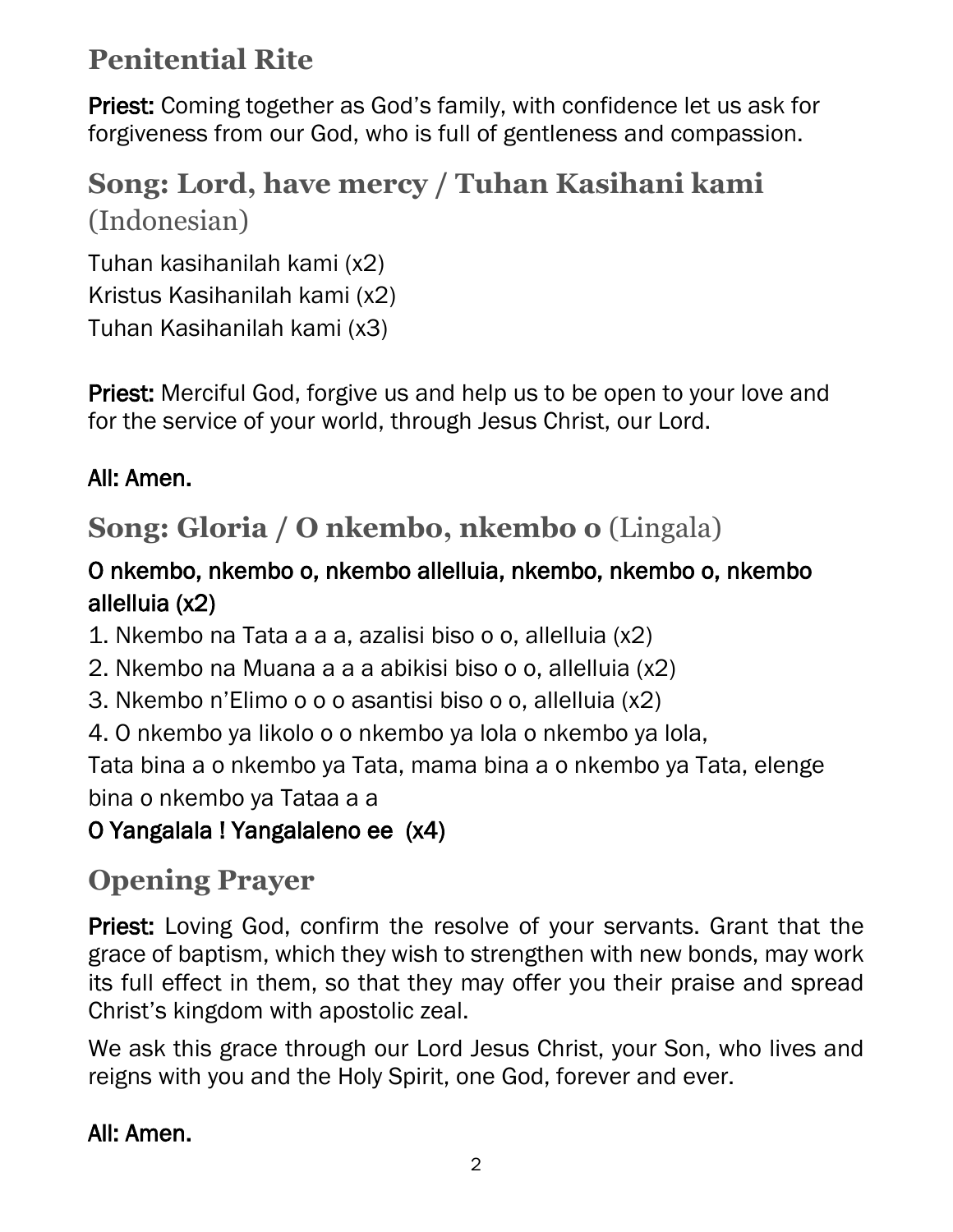# <span id="page-7-0"></span>**Liturgy of the Word**

# **First Reading: Isaiah 61:1-3** (Spanish)

# (English)

The spirit of the Lord GOD is upon me, because the LORD has anointed me; He has sent me to bring glad tidings to the lowly, to heal the brokenhearted, to proclaim liberty to the captives and release to the prisoners, to announce a year of favor from the LORD and a day of vindication by our God, to comfort all who mourn; to place on those who mourn in Zion a diadem instead of ashes, to give them oil of gladness in place of mourning, a glorious mantle instead of a listless spirit. They will be called oaks of justice, planted by the LORD to show his glory.

## (French)

L'esprit du Seigneur Dieu est sur moi parce que le Seigneur m'a consacré par l'onction. Il m'a envoyé annoncer la bonne nouvelle aux humbles, guérir ceux qui ont le cœur brisé, proclamer aux captifs leur délivrance, aux prisonniers leur libération, proclamer une année de bienfaits accordée par le Seigneur, et un jour de vengeance pour notre Dieu, consoler tous ceux qui sont en deuil, ceux qui sont en deuil dans Sion, mettre le diadème sur leur tête au lieu de la cendre, l'huile de joie au lieu du deuil, un habit de fête au lieu d'un esprit abattu. Ils seront appelés « Térébinthes de justice », « Plantation du Seigneur qui manifeste sa splendeur ».

Reader: Esta es palabra de Dios

All: Te alabamos, Señor

**Reponsorial** (English)

R. Here am I Lord. I've come to do your will. Here am I, Lord. In your presence I am still.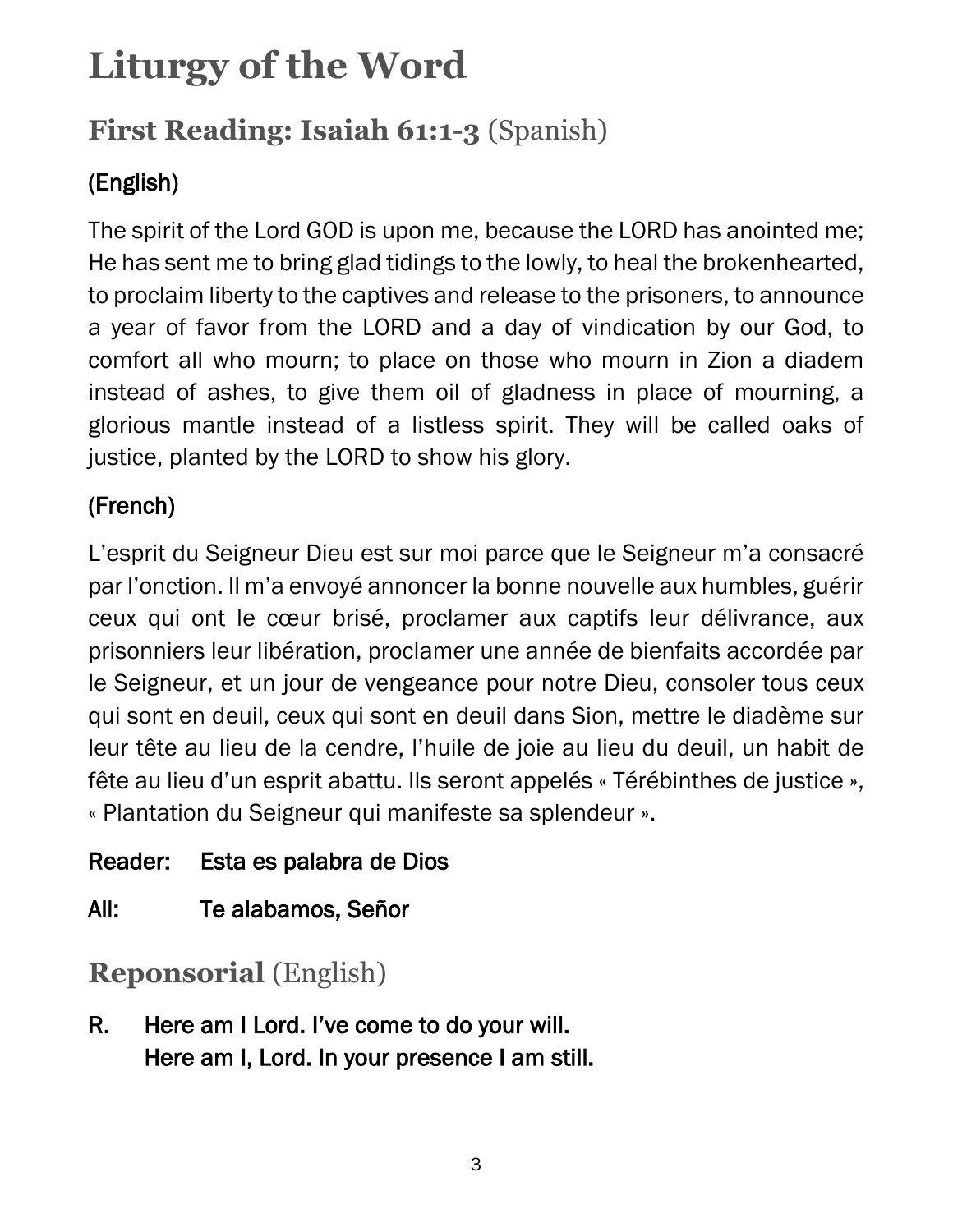## (French)

*Le Christ nous invite à entrer dans les dispositions de son Coeur. Venu habiter dans le monde qui cherche le sens et la valeur de la vie, le Verbe incarné nous ouvre une voie nouvelle de force dans la faiblesse, de liberté dans le service, de vie à travers la mort. Nous sommes appelées à le suivre dans une vie conformée à la sienne comme le fut celle de Marie.*

## (Spanish)

*Jesucristo nos llama a entrar en las actitudes y sentimientos de su Corazón. El Verbo hecho carne vino a habitar en un mundo que busca el sentido y el valor de la vida y nos ha abierto un camino nuevo: en él la fuerza se manifiesta en la debilidad, la libertad en el servicio, la vida en la muerte. Estamos llamadas a seguirle en una vida conforme a la suya, como fue la de Maria.*

*- Constitutions #41* 

## R. Here am I Lord. I've come to do your will. Here am I, Lord. In your presence I am still.

### (French)

*L'espérance nous pousse à chercher à faire de notre monde un grand banquet une table ouverte où l´on partage le pain et la parole où le Seigneur essuie les larmes de tant d´oppression, d´injustice, de violence, de division.*

*Le projet qui nous rassemble: c´est la célébration des filles et des fils de Dieu où les petits sont les premiers et où nous nous lavons les uns aux autres les pieds fatigués par le chemin.*

## (Spanish)

*Nos mueve la esperanza de que nuestro mundo sea un gran banquete, una mesa abierta en la que se comparten el pan y la*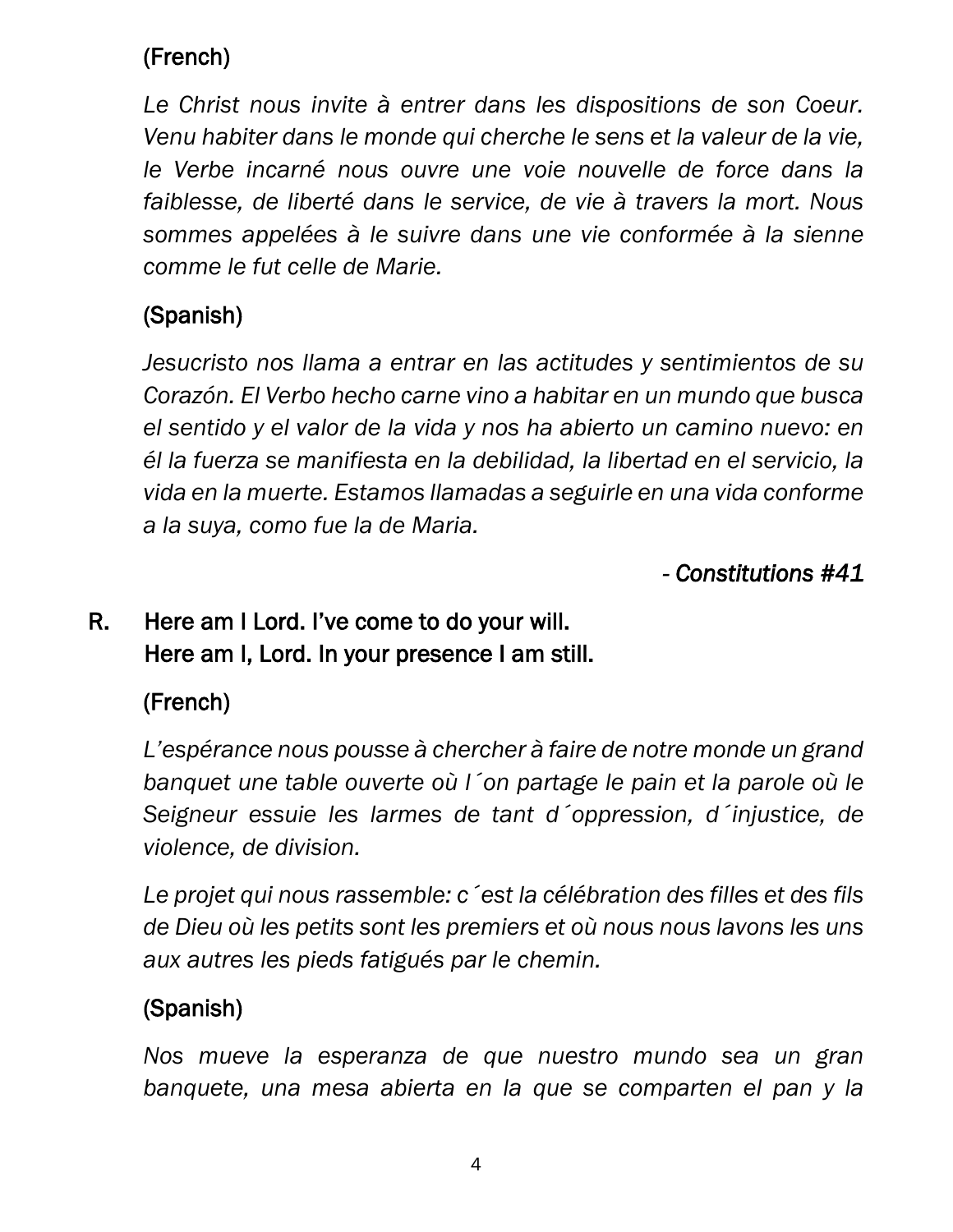*palabra, en la que el Señor enjuga las lágrimas de tanta opresión, de tanta injusticia, violencia y división.*

*Nos convoca el proyecto de la celebración de las hijas e hijos de Dios, en la que los pequeños sean los primeros, y en la que nos lavemos unos a otros los pies cansados del camino.*

*- Chapter 1994* 

### R. Here am I Lord. I've come to do your will. Here am I, Lord. In your presence I am still.

#### (French)

*Nous sommes appelées à atteindre de nouvelles frontières, à vivre plus humainement avec le style radical de Jésus de Nazaret, à faire silence, à être et à agir comme un seul corps. Nous savons que le sort de la Société est entre nos mains. En marche avec tous, nous voulons être des artisans d'espoir ajoutant notre petit morceau à la mosaïque de la vie.*

### (Spanish)

*Estamos llamadas a alcanzar nuevas fronteras, a vivir más humanamente con la radicalidad del estilo de Jesús, a hacer silencio, ser y actuar como un solo cuerpo. Sabemos que la suerte de la Sociedad está en nuestras manos. Con todos, queremos ser artesanas de esperanza, añadiendo nuestra pequeña pieza al mosaico de la vida.*

*- Chapter 2016/2021* 

### R. Here am I Lord. I've come to do your will. Here am I, Lord. In your presence I am still.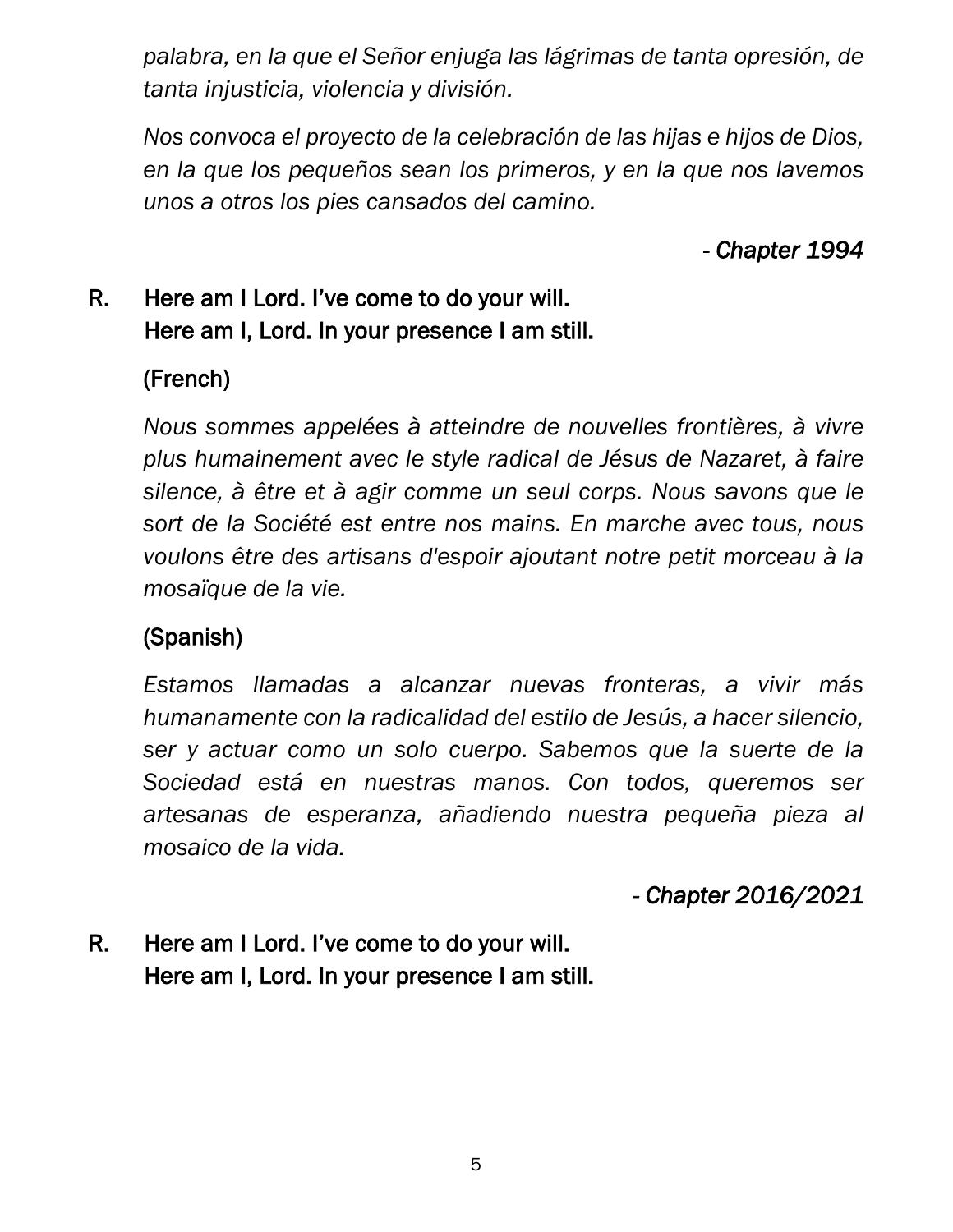# **Second Reading: Ephesians 3:14-21** (French)

## (English)

For this reason I kneel before the Father, from whom every family in heaven and on earth is named, that he may grant you in accord with the riches of his glory to be strengthened with power through his Spirit in the inner self, and that Christ may dwell in your hearts through faith; that you, rooted and grounded in love, may have strength to comprehend with all the holy ones what is the breadth and length and height and depth, and to know the love of Christ that surpasses knowledge, so that you may be filled with all the fullness of God. Now to him who is able to accomplish far more than all we ask or imagine, by the power at work within us, to him be glory in the church and in Christ Jesus to all generations, forever and ever. Amen.

### (Spanish)

Por eso doblo mis rodillas ante el Padre, de quien toma nombre toda familia en el cielo y en la tierra, para que les conceda, según la riqueza de su gloria, que sean fortalecidos por la acción de su Espíritu en el hombre interior, que Cristo habite por la fe en sus corazones, para que, arraigados y cimentados en el amor, puedan comprender con todos los santos cuál es la anchura y la longitud, la altura y la profundidad, y conocer el amor de Cristo, que excede a todo conocimiento, para que se vayan llenando hasta la total Plenitud de Dios. A Aquel que tiene poder para realizar todas las cosas incomparablemente mejor de lo que podemos pedir o pensar, conforme al poder que actúa en nosotros, a él la gloria en la Iglesia y en Cristo Jesús por todas las generaciones y todos los tiempos. Amén.

Reader: Parole du Seigneur

### All: Nous rendons grâce à Dieu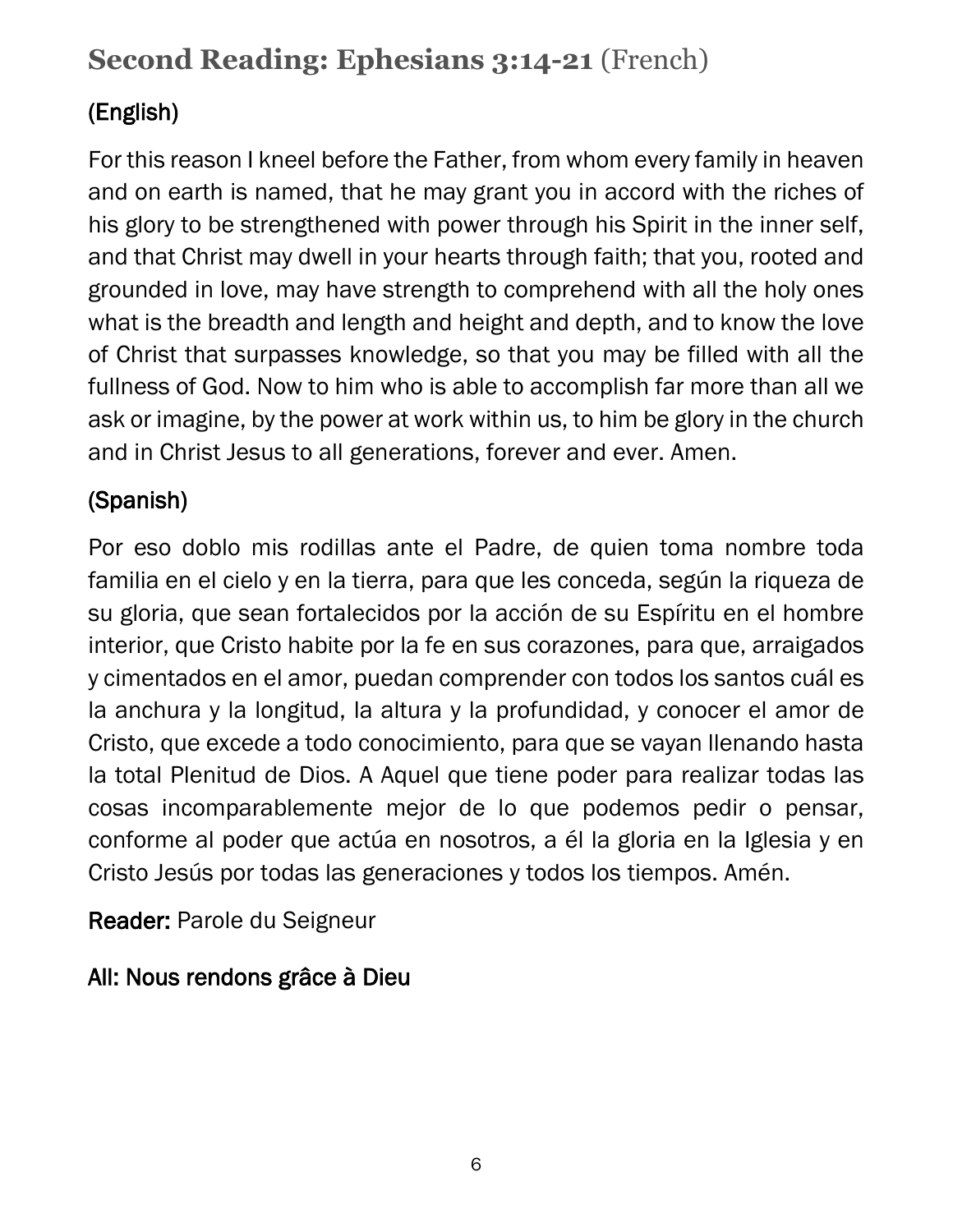# **Song: Sing Alleluia to the Lord**

(All stand)

### Sing alleluia to the Lord, Sing alleluia to the Lord, Sing alleluia, sing alleluia, Sing alleluia to the Lord.

Moi, je suis la vigne, et vous, les sarments. Celui qui demeure en moi et en qui je demeure, celui-là porte beaucoup de fruits, car, en dehors de moi, vous ne pouvez rien faire. (Jn 15:5)

### Canta Aleluya al Señor, Canta Aleluya al Señor, Canta Aleluya, canta Aleluya, Canta Aleluya al Señor.

Priest: The Lord be with you.

### All: And with your Spirit.

# **Gospel: John 15:9-17** (English)

### (French)

Comme le Père m'a aimé, moi aussi je vous ai aimés. Demeurez dans mon amour. Si vous gardez mes commandements, vous demeurerez dans mon amour, comme moi, j'ai gardé les commandements de mon Père, et je demeure dans son amour. Je vous ai dit cela pour que ma joie soit en vous, et que votre joie soit parfaite. Mon commandement, le voici: Aimez-vous les uns les autres comme je vous ai aimés. Il n'y a pas de plus grand amour que de donner sa vie pour ceux qu'on aime. Vous êtes mes amis si vous faites ce que je vous commande. Je ne vous appelle plus serviteurs, car le serviteur ne sait pas ce que fait son maître ; je vous appelle mes amis, car tout ce que j'ai entendu de mon Père, je vous l'ai fait connaître. Ce n'est pas vous qui m'avez choisi, c'est moi qui vous ai choisis et établis, afin que vous alliez, que vous portiez du fruit, et que votre fruit demeure. Alors, tout ce que vous demanderez au Père en mon nom, il vous le donnera. Voici ce que je vous commande: c'est de vous aimer les uns les autres.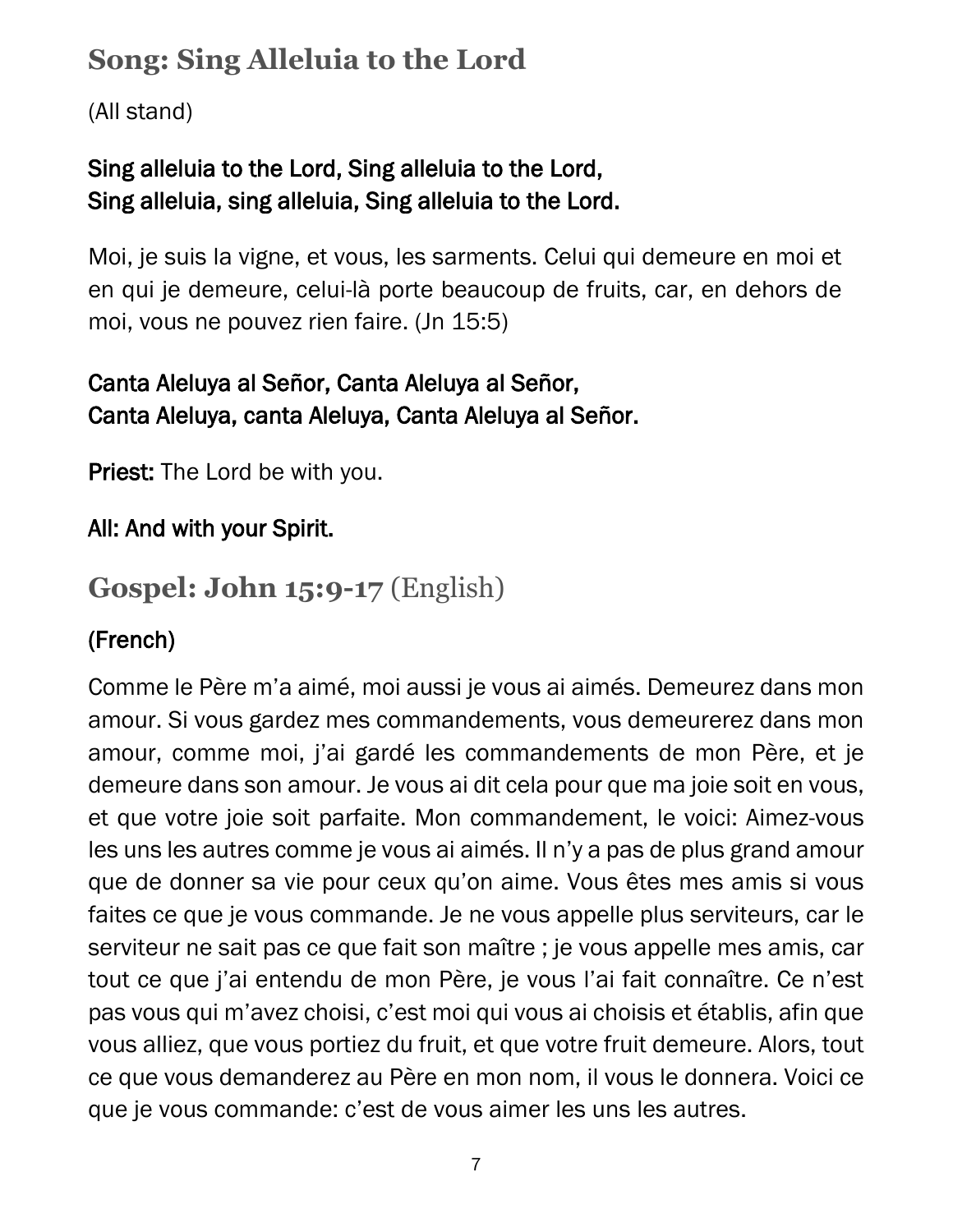## (Spanish)

Como el Padre me amó, yo también los he amado a ustedes; permanezcan en mi amor. Si guardan mis mandamientos, permanecerán en mi amor, como yo he guardado los mandamientos de mi Padre, y permanezco en su amor. Les he dicho esto, para que mi alegría esté en ustedes y su alegría sea completa. Este es mi mandamiento: que se amen los unos a los otros como yo los he amado. Nadie tiene mayor amor que el que da su vida por sus amigos. Ustedes son mis amigos, si hacen lo que yo les mando. No los llamo ya siervos, porque el siervo no sabe lo que hace su amo; a ustedes los he llamado amigos, porque todo lo que he oído a mi Padre se los he dado a conocer. No me han elegido ustedes a mí, sino que yo los he elegido a ustedes, y los he destinado para que vayan y den fruto, y que su fruto permanezca; de modo que todo lo que pidan al Padre en mi nombre se los conceda. Lo que les mando es que se amen los unos a los otros.

Priest: The Gospel of the Lord.

#### All: Praise to you, Lord Jesus Christ.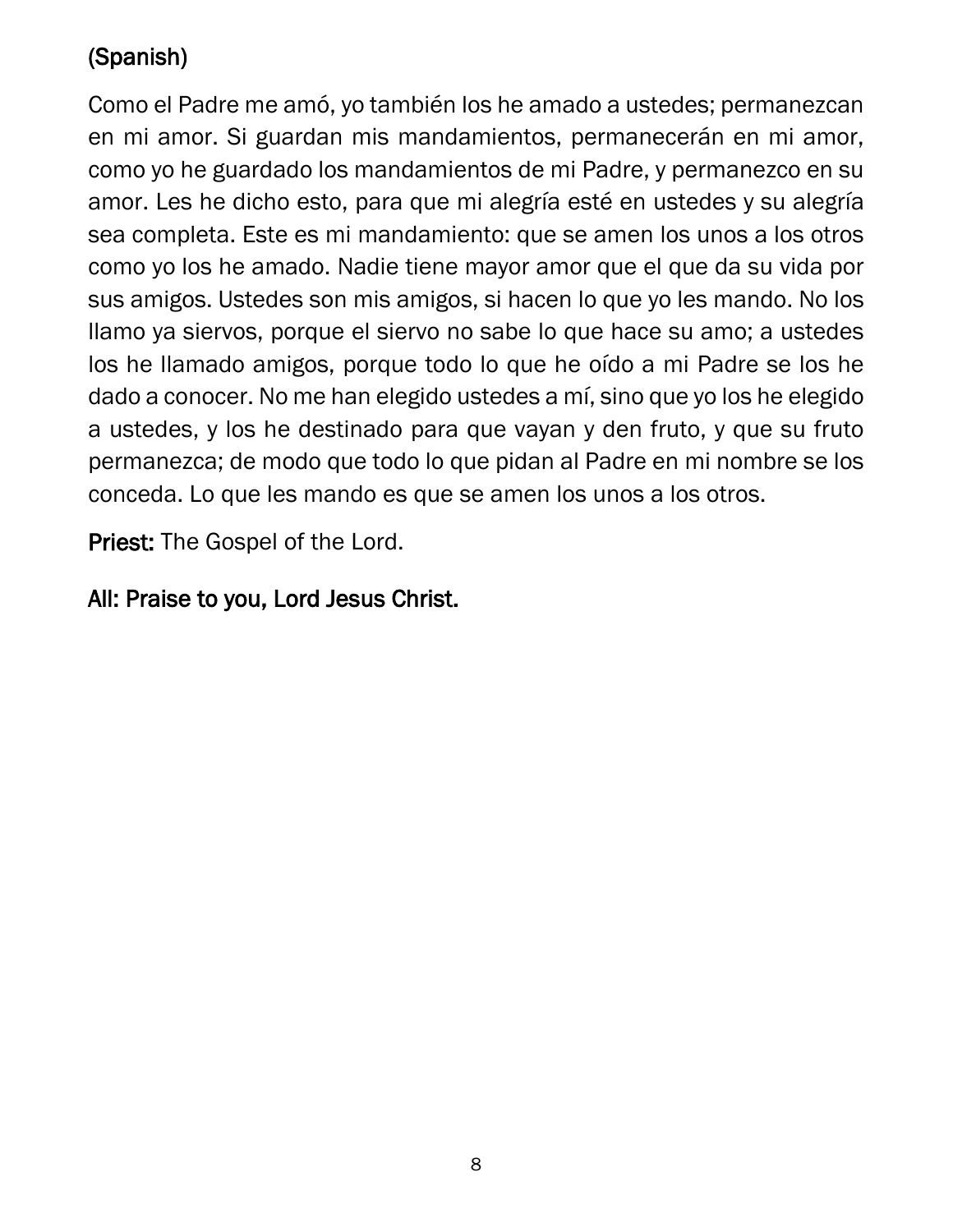# <span id="page-13-0"></span>**Liturgy of Religious Profession**

(All be seated)

# **Calling of Those To Be Professed**

Formation Team: The Lord calls you by name and sustains you by the power and strength of his love. He makes known to you his Word and makes you more and more sensitive to his saving presence within you, in one another and in events. He asks you to live in communion with others, to be his Heart in this world.

[The Formation Team calls each one by name]

Probanists: Here I am, Lord. (In her own language)

Priest: What do you ask of God and of the Church?

Probanists: In response to God's love and trusting in God's fidelity, we ask to commit our lives to God forever in the Society of the Sacred Heart of Jesus for its mission in the Church at the service of the world.

**Priest:** May God who has begun this work in you, bring it to completion on the day of Jesus Christ.

#### All: Amen.

## **Homily**

Rita Crivelli rscj

## **Examination**

(Congregation seated)

**Priest:** Through baptism you have already died to sin and have been consecrated to God in the Risen Christ. Do you desire to live this consecration more profoundly through perpetual profession?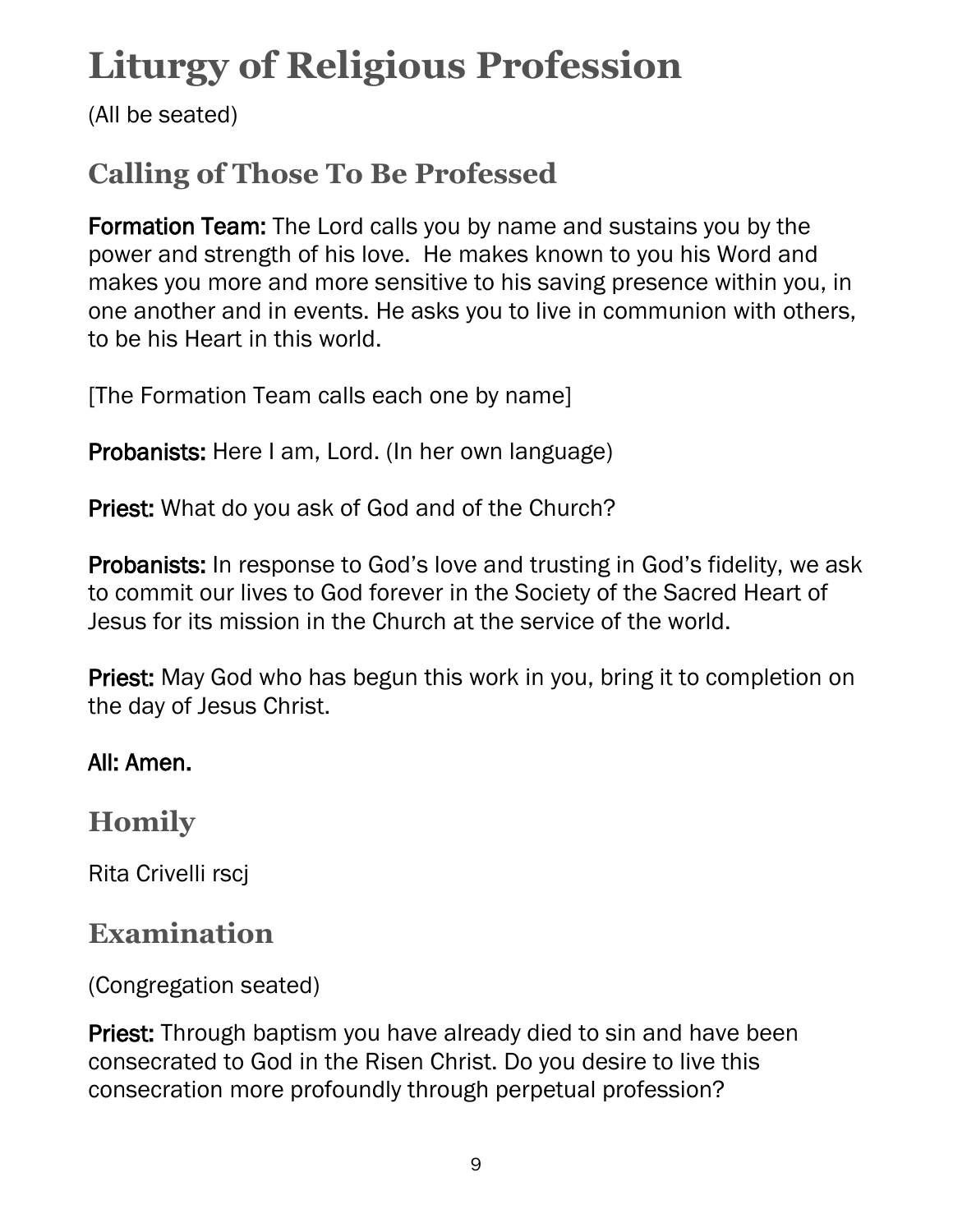Probanists: Yes, I do.

Priest: Do you desire to live your life as Jesus did, in surrender to God's will by the vow of obedience, in freedom from material possessions by the vow of poverty, and to give yourselves totally to God and to God's people, in love, by the vow of chastity?

#### Probanists: Yes, I do.

Priest: Do you desire to live in the midst of God's people a life of union and conformity with the Heart of Jesus according to the charism of the Society of the Sacred Heart?

Probanists: Yes, I do.

**Priest:** Do you desire to proclaim God's love, in the power of the Spirit, remembering always that your service of education is inseparable from the call to work for justice?

Probanists: Yes, I do.

Priest: Are you, as women of compassion, communion and reconciliation, willing to place your gifts at the service of the Church in faith and love?

Probanists: Yes, I am.

Priest: May you grow in the grace and knowledge of our Lord and Saviour, Jesus Christ! To him be glory now and forever.

#### All: Amen.

Priest: Dear friends in Christ, let us pray to the God of our Lord Jesus Christ who gives us everything that is good. May the Lord strengthen these women, and make them steadfast in holiness to the glory of God.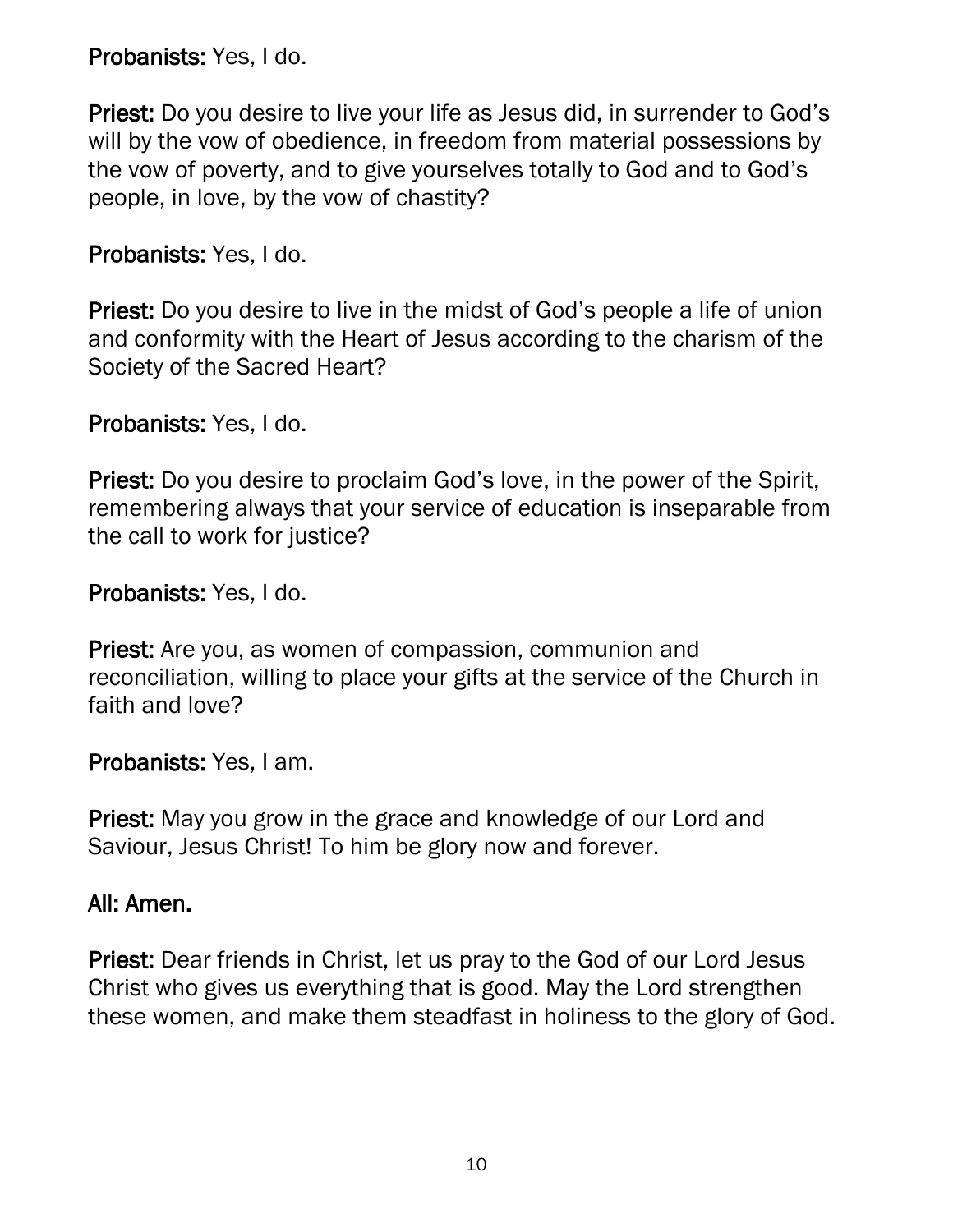# **Litany of the Saints** (Cristóbal Fones sj / Spanish)

(All stand)

Señor, ten piedad Señor, ten piedad Cristo, ten piedad Cristo, ten piedad Señor, ten piedad Señor, ten piedad

Santa María, Madre de Dios ruega por nosotros San Miguel, mensajero del Señor Santos Ángeles de Dios rueguen por nosotros Juan Bautista, profeta del Señor, ruega por nosotros San José, esposo de María, San Pedro y San Pablo, apóstoles de Dios, San Andrés, San Juan y Santiago, María Magdalena, primera anunciadora, San Esteban, mártir de la fe, San Ignacio, obispo de Antioquía, San Lorenzo, servidor de los pobres, Santa Inés, joven firme en el amor, Santa Cecilia, mártir de la fe, Santa Isabel, mujer que bendice, San Agustín, pensador y pastor, Santa Mónica, patrona de las madres, Catalina de Siena, memoria de la Iglesia, San Benito, padre de los monjes, San Francisco, hermano de los pobres, Clara de Asís, sencilla y arriesgada, Santo Domingo, fiel predicador, Santa Teresa, profunda en la oración, Ignacio de Loyola, ardiente peregrino, Francisco Javier, misionero de Oriente, Magdalena Sofía, fiel al Espiritu, Filipina Duchesne, incansable misionera, Rosa de Lima, patrona de América, Martín de Porres, humilde hasta la muerte, Angela de Merici, amiga de las niñas, Clementine Anuarite, mujer valerosa, Isidore Bakanza, mártir de la fe,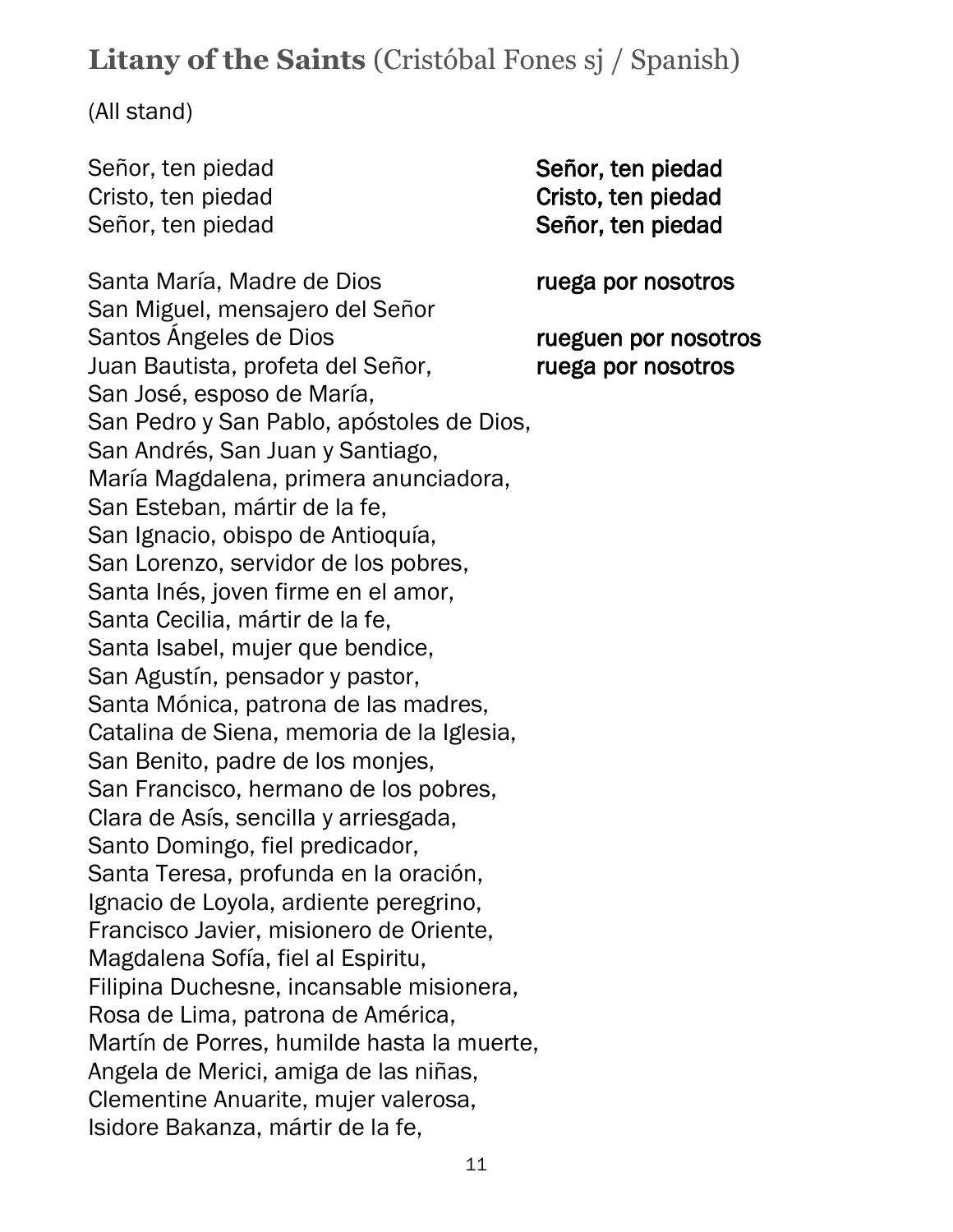Juan Pablo II, portador del evangelio, ruega por nosotros Oscar Romero, defensor de los pobres, San Juan XXIII, que abriste nuestra Iglesia, Wu Wenyin, cristiano fervoroso, ZhaoRong, que llevaste el evangelio, Choi Yang-eop Thomas, fiel creyente, Teresa de Calcuta servidora de los últimos, Carlo Acutis, modelo de los jóvenes, Todos los santos y santas de Dios rueguen por nosotros

Muéstrate propicio **líbranos, Señor** De todo mal De todo pecado De la muerte eterna, Por tu encarnación, Por tu muerte y resurrección, Por el don del Espíritu Santo,

Nosotros, que somos pecadores te rogamos, óyenos Jesús, Hijo de Dios vivo

Oh Cristo, óyenos **oh Cristo**, **óyenos** Oh Cristo, escúchanos oh Cristo, escúchanos

Priest: Loving God, grant the prayers of your people. Prepare the hearts of your servants for consecration to your service. By the grace of the Holy Spirit, purify them from all sin and set them on fire with your love. We ask this through Christ our Lord.

All: Amen.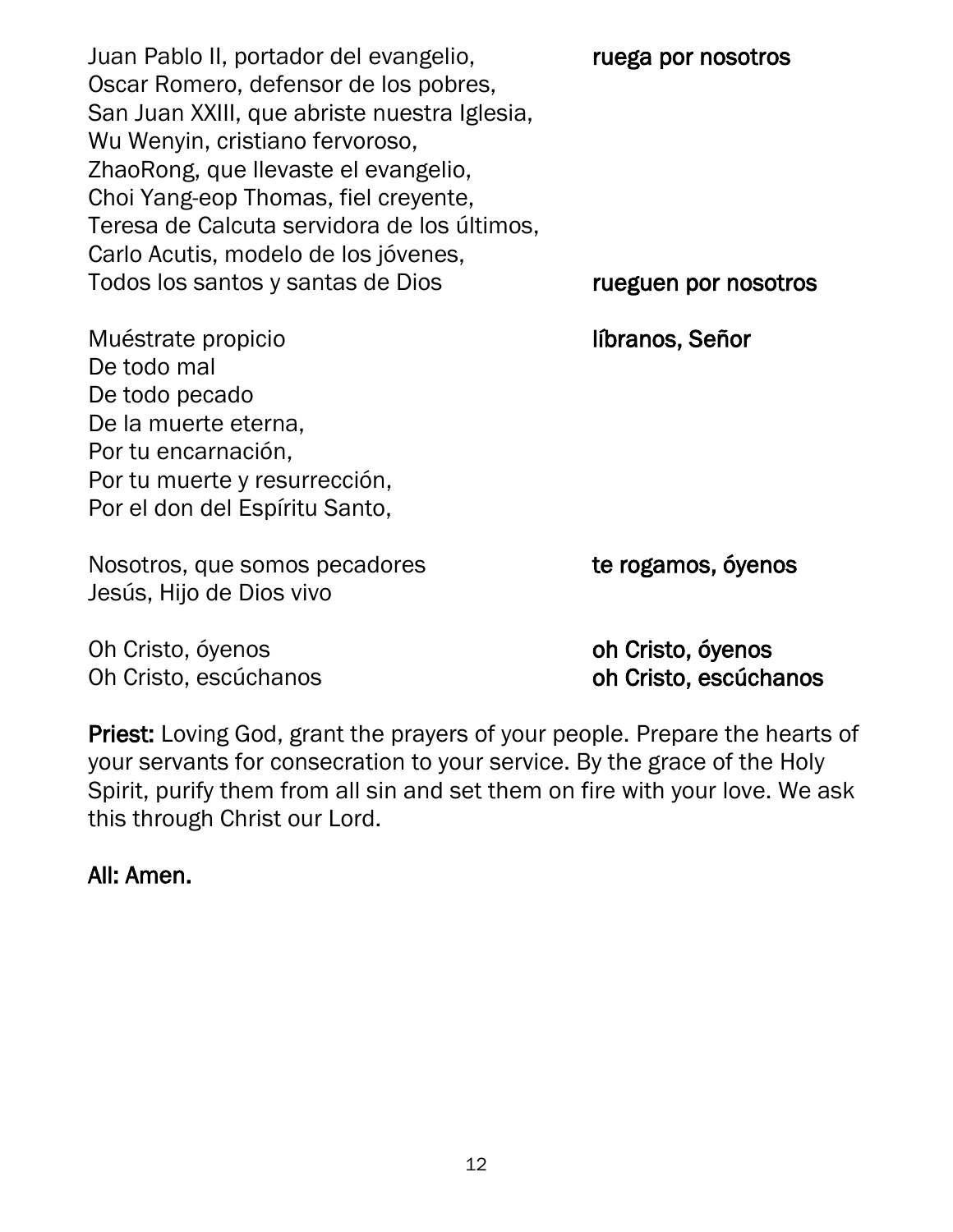# <span id="page-17-0"></span>**Solemn Profession of Vows**

(All be seated)

(Each one in her own language)

*In the name of the Father and of the Son and of the Holy Spirit and to the greater glory of the Heart of Jesus, in the presence of Mary, Mother of the Church, and of all of you who are here witnesses, I ............ wishing to follow Jesus Christ more closely, promise to Almighty God obedience, poverty and chastity, and according to obedience to dedicate myself to the education of youth in the Society of the Sacred Heart of Jesus forever, in conformity with its Constitutions.*

*Trusting in the fidelity of God and in the love of my sisters, I make these perpetual vows before you, Barbara Dawson, our Superior General.*

## - *Done at the Trinità dei Monti, Rome, on June 18, 2022.*

Response of Barbara Dawson rscj, Superior General: With joy and with gratitude and in the name of all our sisters, I receive your consecration to Jesus Christ in the Society of the Sacred Heart. In the strength of his Spirit, together we will glorify his Heart.

**Song after All Vows: Magnificat - Taizé** (Latin/ Korean/ Chinese)

Magnificat, magnificat, magnificat anima mea Dominum. Magnificat, magníficat, magnificat anima mea.

내 영혼이 내 영혼이 Ne Young-ho-ni, Ne Young-ho-ni 주님을 찬양하며 기뻐합니다. Ju-ni-mul Cha-nyang ham-yo ki-po Ham-mi-da.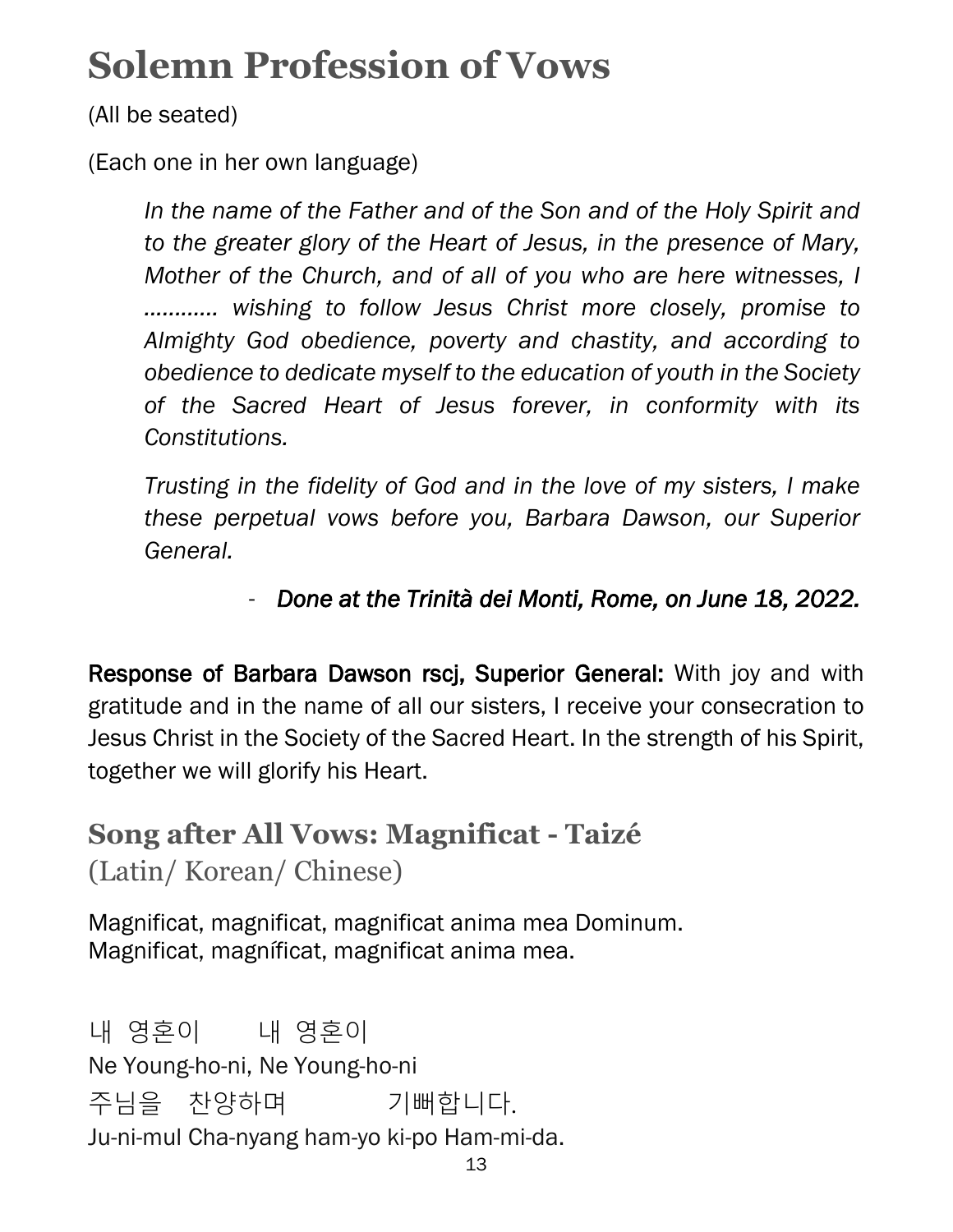내 영혼이 내 영혼이 주님을 찬양합니다. Ne Young-ho-ni, Ne Young-ho-ni Ju-ni-mul Cha-nyang Ham-mi-da.

我 的 灵 魂 颂 扬 上 主 Wo Di Ling Hun, Song Yang Shang Zhu, 衷 心 赞 美 我 们 的 天 主 上 主 Zhong Xin Zan Mei, Wo Men Di Tian Zhu Shang Zhu, 衷 心 赞 美 衷 心 赞 美 Zhong Xin Zan Mei, Zhong Xin Zan Mei, 夷 心 赞 美 我 们 的 上 主 Zhong Xin Zan Mei, Wo Men Di Shang Zhu.

Magnificat, magnificat, magnificat anima mea Dominum. Magnificat, magnificat, magnificat anima mea.

# **Solemn Blessing**

(All stand)

Priest: Loving God, creator of the world and of all humankind, we honour you with praise and thanksgiving, for you chose a people from the stook of Abraham and Sarah, and consecrated them to yourself, calling them by name.

We thank you for revealing the knowledge of the truth through Jesus Christ, your Son and our Lord.

When he took his place at your right hand, he sent the Holy Spirit to call countless disciples to follow the evangelical counsels and to consecrate their lives to the glory of your name and the salvation of all people. There rose, from among your disciples, holy women, renowned for devotion and courage, justice and faith.

(All extend their right hand as a sign of blessing and say together in English)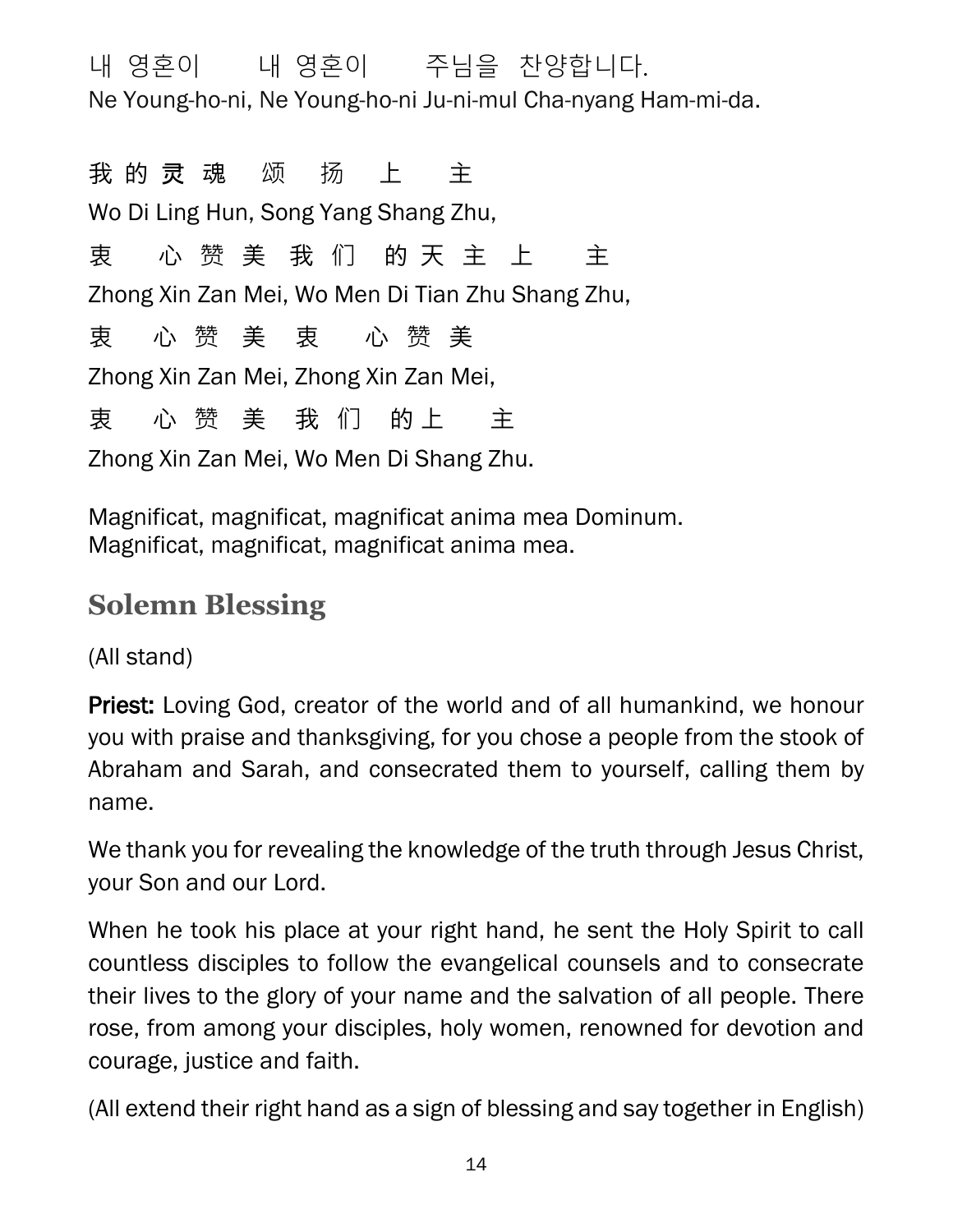All: Today it is right that your house should echo with a new song for these our sisters, because they have heard your voice and offered themselves to your holy service.

Lord, send the gift of your Holy Spirit upon your servants who have left all things for your sake. May their lives reveal the face of Christ your Son, so that all who see them may come to know that Jesus is always present in your Church.

**Priest:** We pray that in the freedom of their hearts they may free the hearts of others. In helping the afflicted, may they bring comfort to Christ suffering in his people; may they look upon the world and see it ruled by your loving wisdom. May the gift they make of themselves hasten the coming of your kingdom and make them one at last with your saints in heaven. We ask this through Christ our Lord.

#### All: Amen.

# **Blessing and Presentation of Crosses and Rings**

(All be seated)

Priest: Merciful and loving God, bless these crosses. May the meaning of the sign permeate the lives of those who wear them, for the mystery of the cross is the mystery of your love for all people. May the cross be, for all of us, a source of new life and hope.

Bless these rings that they may be for them a reminder of your fidelity.

Superior General: Receive this cross, symbol of the tender and faithful love of God for you.

Superior General: Receive this ring, symbol of the love that unites you to Jesus Christ, sign of your desire to live in union and conformity with his Heart.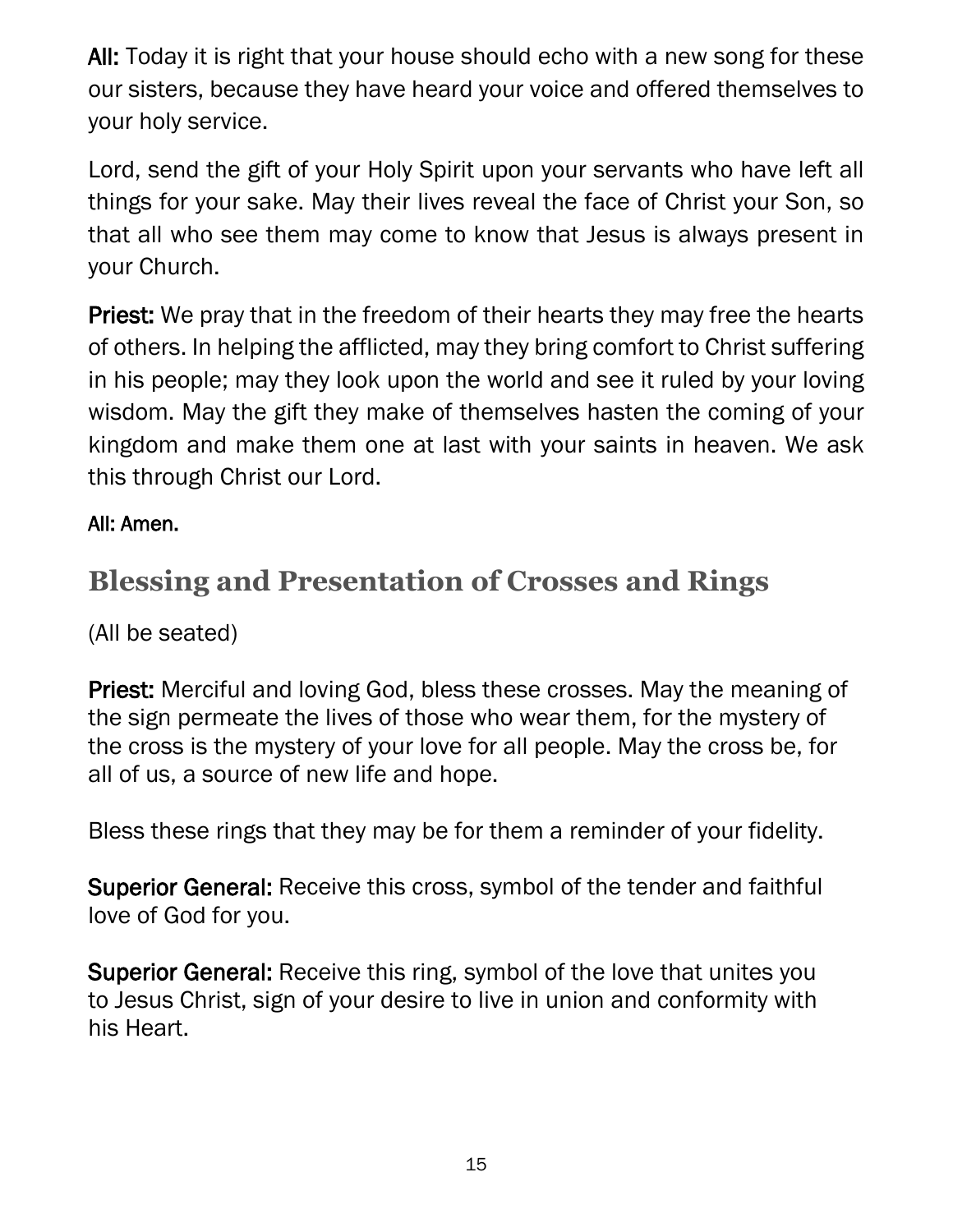# **Sign of Peace**

# **Song: Love Changes Everything**

Love, love changes everything, hands and faces, earth and sky Love, love changes everything, how you live and how you die Love, can make the summer fly, or a night seem like a lifetime Yes love, love changes everything, now I tremble at your name Nothing in the world will ever be the same

Love, love changes everything, days are longer, words mean more Love, love changes everything, pain is deeper, than before Love, will turn your world around, and that world will last forever Yes, love, love changes everything, brings you glory, brings you shame Nothing in the world will ever be the same

Off into the world we go, planning futures, shaping years Love bursts in and suddenly, all our wisdom disappears Love, makes fools of everyone, all the rules we make are broken Yes, love, love changes everyone, live or perish, in its flame Love will never, never let you be the same Love will never, never let you be the same

# **Prayer of the Faithful**

### R. Signore ascoltaci (Lord hear us)

- 1. For the Church (Indonesian)
- 2. For the newly professed (Italian)
- 3. For the Society of the Sacred Heart (French)
- 4. For Peace (Korean)
- 5. For Youth (French)
- 6. For our families of the newly professed (Spanish)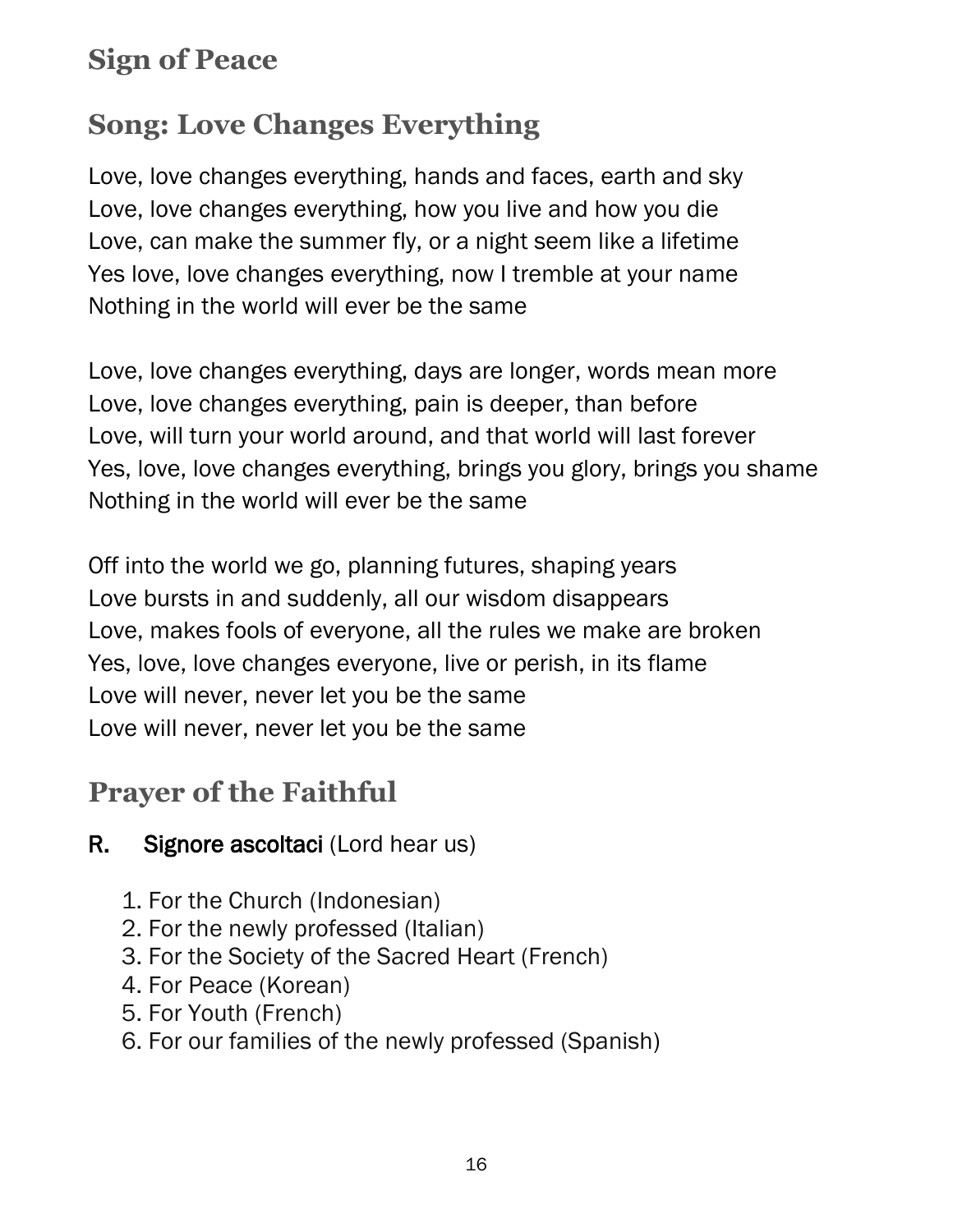# <span id="page-21-0"></span>**Liturgy of the Eucharist**

# **Offertory Song: Prends Seigneur et Reçois** (French)

Prends Seigneur et reçois, toute ma liberté Ma mémoire, mon intelligence, toute ma volonté.

### Et donne-moi, donne-moi, donne-moi seulement de t'aimer Donne-moi, donne-moi, donne-moi seulement de t'aimer

Reçois tout ce que j'ai, tout ce que je possède. C'est toi qui m'as tout donné, à toi Seigneur je le rends

Tout est à toi, disposes –en selon ton entière volonté. Et donne-moi ta grâce, elle seule me suffit

Priest: Pray, sisters and brothers that my sacrifice and yours may be acceptable to God, the Almighty Father.

#### All: May the Lord accept the sacrifice at your hands for the praise and glory of His name, for our good, and the good of all His holy Church.

Priest: In your goodness, Lord, accept the gifts and desires of these sisters as they profess their final vows, and confirm them in your love. We ask this through Jesus Christ, our Lord.

#### All: Amen.

## **Eucharistic Prayer**

(All stand)

Priest: The Lord be with you.

### All: And with your spirit.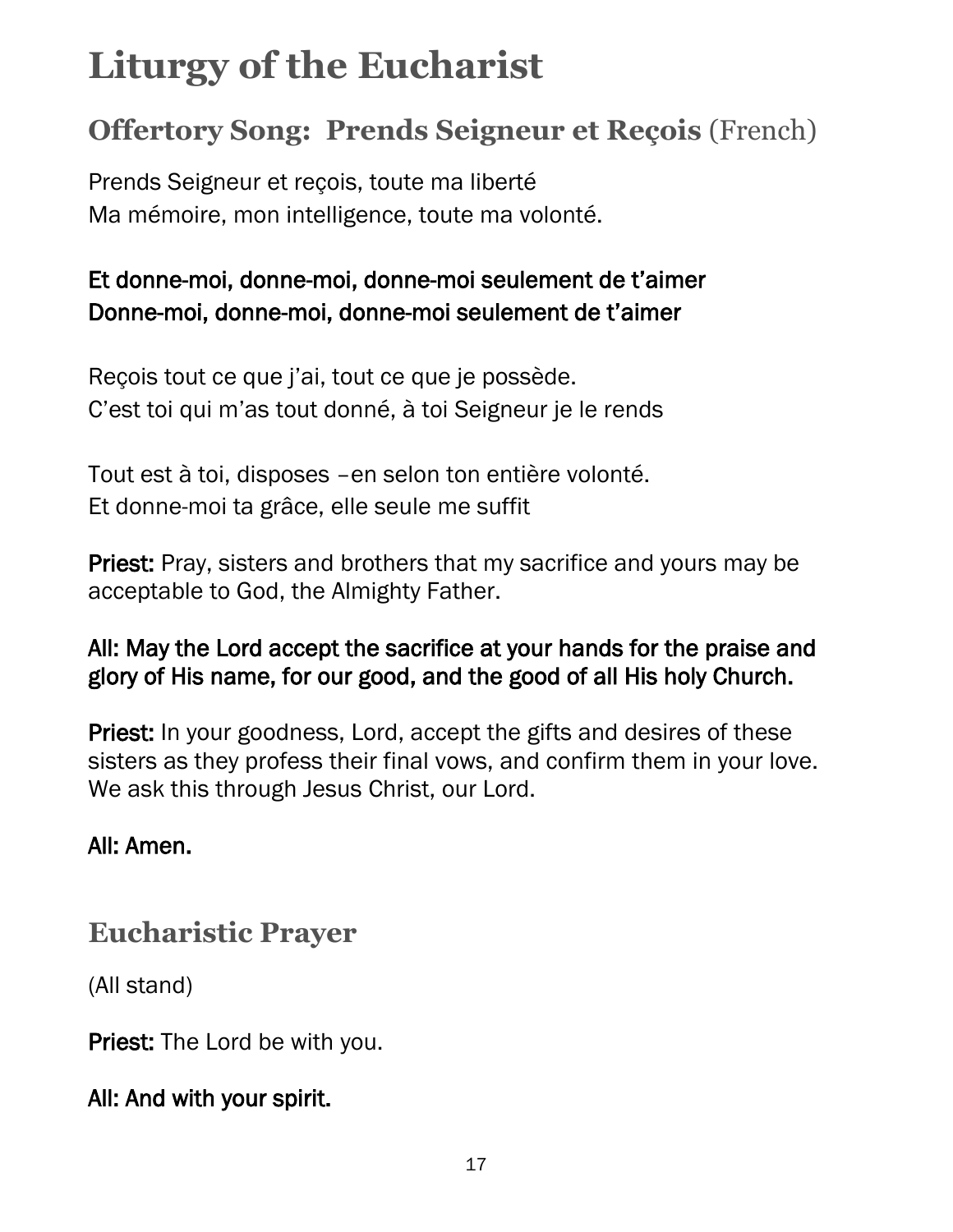Priest: Lift up your hearts.

#### All: We lift them up to the Lord.

Priest: Let us give thanks to the Lord our God.

All: It is right and just.

**Sanctus: Mosantu e Nkumu** (Lingala)

Réf 1: Mosantu e e e, Mosantu e Nkumu (x2) Likolo nse bitondi e na nkembo ya yo e (x2) Yo nde Nzambe mpe Nkolo wa molongo mobimba(x2) Nkembo na yo nde oyeyi e o nkombo ya Nkumu (x2) Réf 2: Ozana e e e , ozana e Nkumu

Priest: The mystery of Faith.

All: Lord, by your cross and resurrection you have set us free. You are the Savior of the world.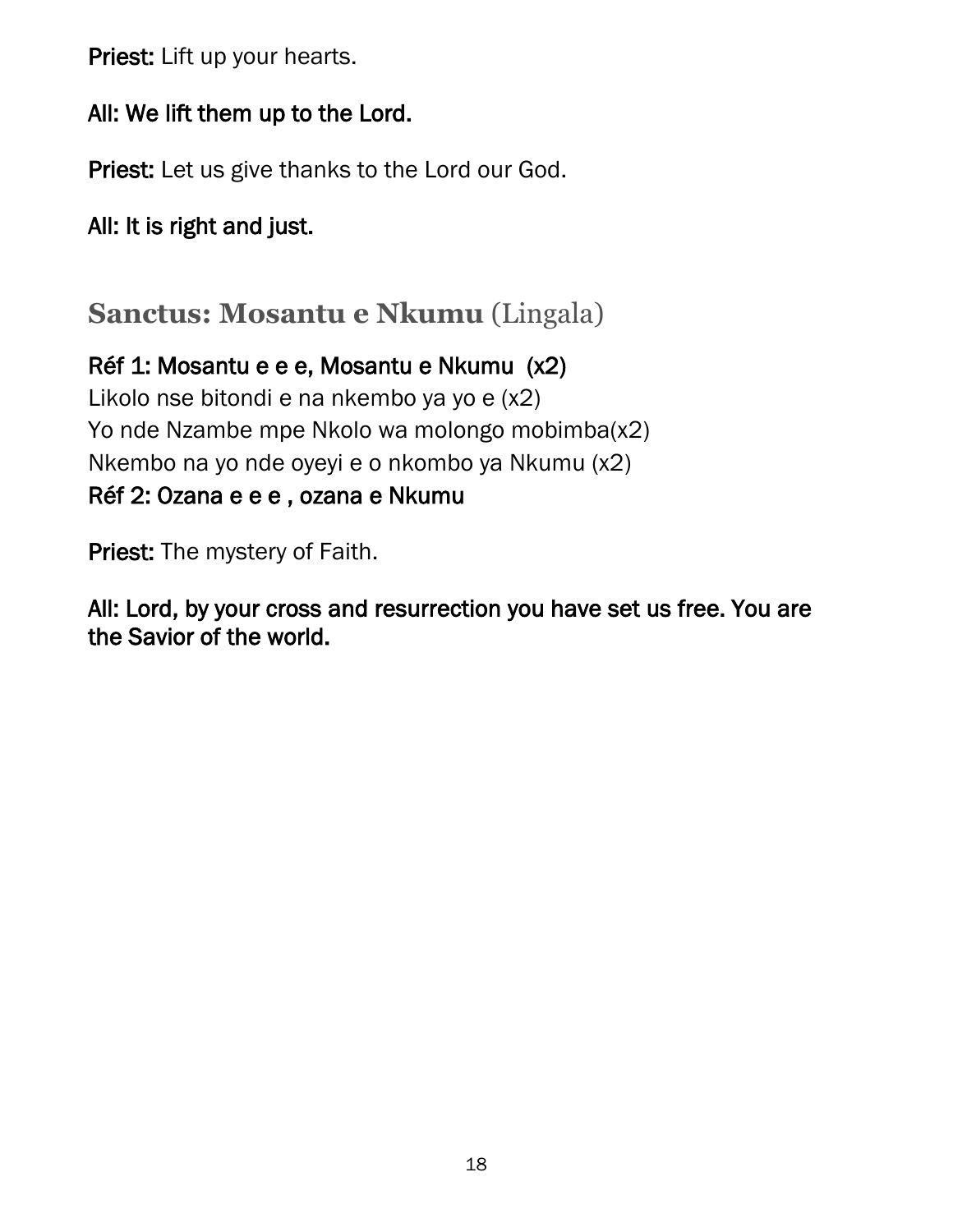# <span id="page-23-0"></span>**Communion Rite**

Priest: Let us pray with confidence to the Father in the words our Savior gave us:

### Our Father

Priest: Deliver us, Lord, from every evil, and grant us peace in our day. In your mercy keep us free from sin and protect us from all anxiety as we wait in joyful hope for the coming of our Savior, Jesus Christ.

## All: For the Kingdom, the power and the glory are yours, now and forever.

# **Song: Lamb of God** (Korean)

하느님의 어린양, 세상의 죄를 없애시는 주님, Haneny-me orinyang, sesang e juerl ubsesinen Junim, 자비를 베푸소서. (x2) Jabirl bepusosaw. (x2) 하느님의 어린양, 세상의 죄를 없애시는 주님, Haneny-me orinyang, sesang e juerl ubsesinen Junim. 평화를 주소서. / 평화를 주소서. Pyonghwarl joososaw. / Pyonghwarl joososaw.

Priest: Behold the Lamb of God, behold him who takes away the sins of the world. Blessed are those called to the supper of the Lamb:

All: Lord, I am not worthy that you should enter under my roof, but only say the Word and my soul shall be healed.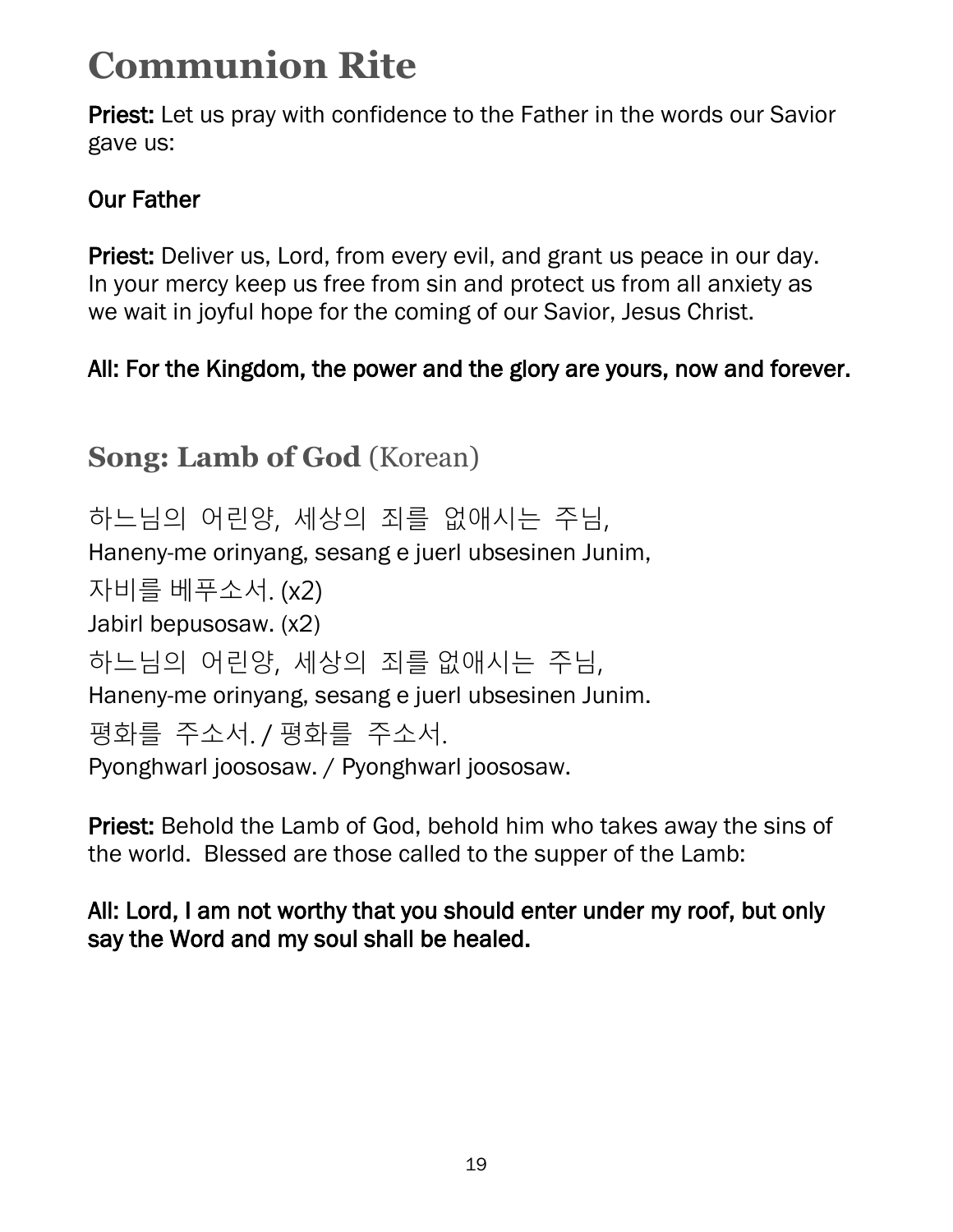# **Communion Songs**

### One bread one body

One bread, one body, one Lord of all, one cup of blessing which we bless. And we, though many, throughout the earth, we are one body in this one Lord.

Gentile or Jew, servant or free, woman or man no more.

One bread, one body, one Lord of all, one cup of blessing which we bless. And we, though many, throughout the earth, we are one body in this one Lord.

Many the gifts, many the works, one in the Lord of all.

One bread, one body, one Lord of all, one cup of blessing which we bless. And we, though many, throughout the earth, we are one body in this one Lord.

Grain for the fields, scattered and grown, gathered to one for all.

One bread, one body, one Lord of all, one cup of blessing which we bless. And we, though many, throughout the earth, we are one body in this one Lord.

### You are Mine

I will come to you in the silence / I will lift you from all your fear You will hear My voice / I claim you as My choice / Be still, and know I am near

I am hope for all who are hopeless / I am eyes for all who long to see In the shadows of the night, I will be your light / Come and rest in Me

Do not be afraid, I am with you / I have called you each by name Come and follow Me / I will bring you home / I love you and you are mine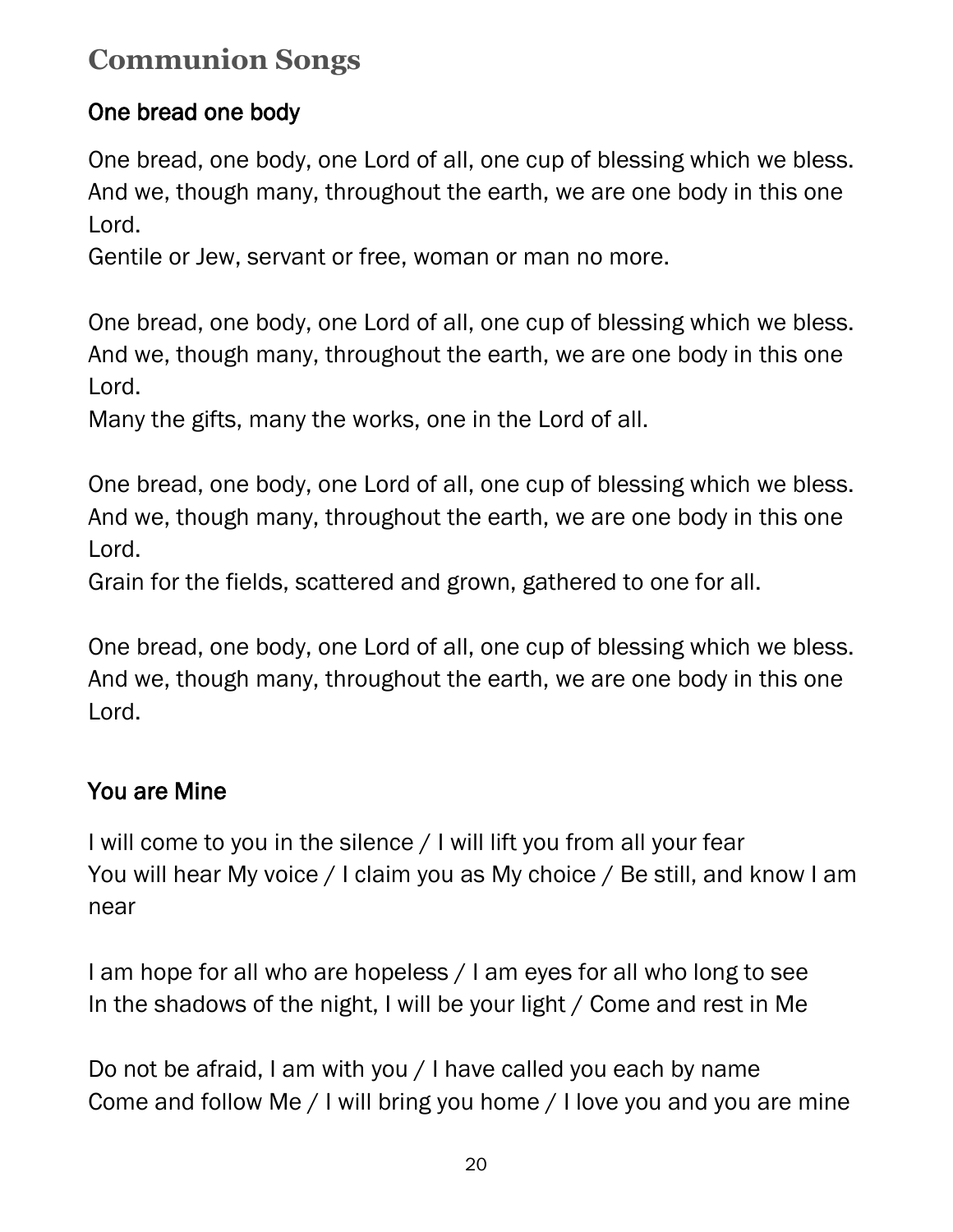I am strength for all the despairing / Healing for the ones who dwell in shame

All the blind will see, the lame will all run free / And all will know My name

I am the Word that leads all to freedom / I am the peace the world cannot give

I will call your name, embracing all your pain / Stand up, now, walk, and live

# **Prayer after Communion**

Priest: May the Eucharist we have celebrated constantly remind us of the joy of serving you and may this sacrament strengthen us to be faithful to You. Through Jesus Christ our Lord.

### All: Amen.

# **Thanksgiving**

Dear sisters, beloved families and friends,

We know there are no words that can express our enormous gratitude at this moment, yet we would like to give thanks for all that has been and for all that will be. Above all, we thank God for calling each one of us to live as Religious of the Sacred Heart and for the Holy Spirit that helps us to be rooted and grounded in His love.

We give thanks for the Society's foundress, Saint Madeleine Sophie Barat: a woman of hope and companion on the road who has allowed us to walk in her footsteps.

Our probation was very affected by the Covid pandemic and we have lived with many uncertainties. So in a special way we would like to thank the General Council, the probation team, our Provincials and District Superior and the Provinces of BFN and Italy. The whole Society has given their best to bring this probation to birth: thank you. We thank all our communities in Italy and France who welcomed us with open hearts and also the provinces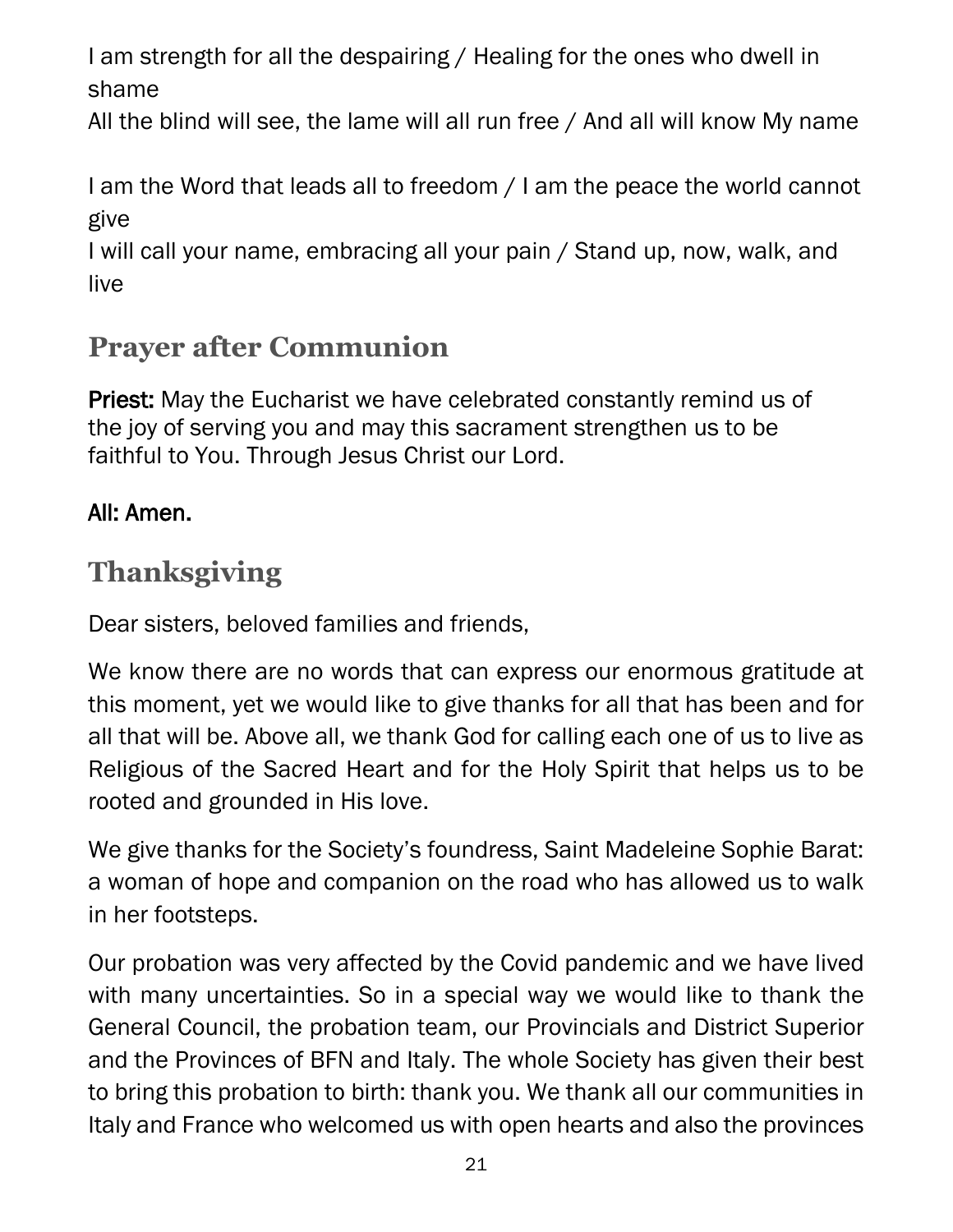of USC and Japan, where some of us had our international experiences. Truly, in the Society, we have trust and confidence.

Our probation began with the invitation: "Do whatever He tells You," from Mary's words at the wedding feast at Cana. Now, after 5 months, we can say that the water has been transformed into wine. We thank most especially Clara and Christine, our faithful companions in the probation. Thank you for your attentive listening to the Spirit and your courage; for your hard work on our behalf, full of love, passion and compassion and for all you have borne to enable this probation to become a reality.

We also give thanks to all our formators, presenters, companions, priests from the Marist community and the Sisters who lovingly hosted us in their community. To our RSCJ sisters in Joigny who accompanied us with their prayers during our long retreat, we give special thanks to each one of you.

We thank each one who contributed to making today's celebration so beautiful:

Fr. Douglas, Fr. Paul de la Moriniere, Sr. Barbara and the General Council, all who participated in the liturgy and for all who helped in the preparations. We thank especially the Community of Emmanuel at the Trinita dei Monti and the Institute of the Sacred Heart for opening their home to us today. Each one of your contributions has added to the creation of 'good wine' – please enjoy the wine you have produced!

We know many RSCJs from our provinces and district are joining us via Zoom. From the depths of our hearts we thank all our sisters, our formators during initial formation and our spiritual directors. We also thank our families who have been accompanying us along the way. Thank you for your humble prayers offered for your beloved daughters.

Finally, we thank all of you for being here with us to celebrate. Today, you can see new wine before you. We rejoice and sing out the joy of this transformation and of our commitment. As we are sent on mission to bring joy to others, we humbly ask your prayers, so that we may walk forward on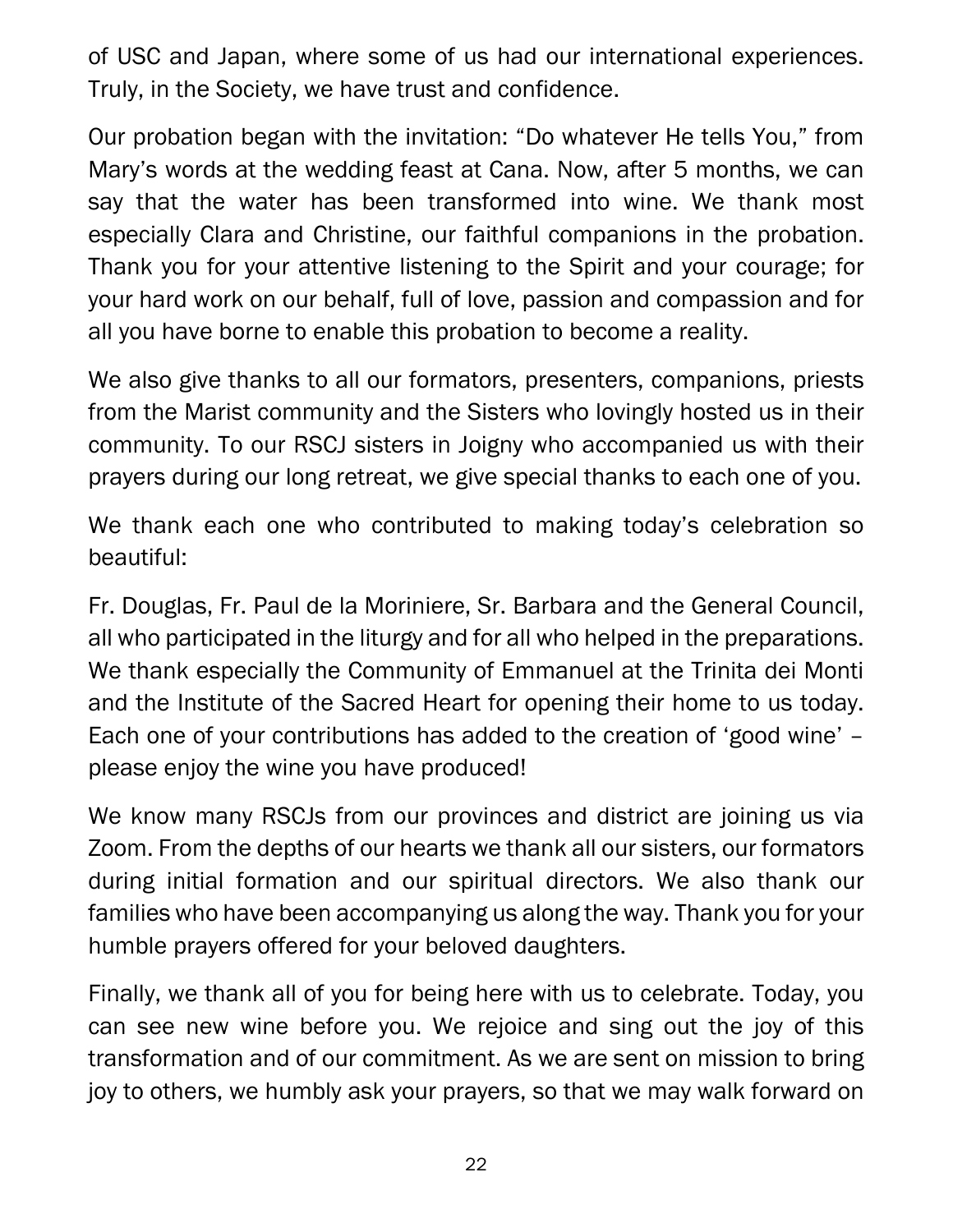this life-long journey, faithfully and joyfully, as Sophie pray for us. May God bless each one of you.

Thank you very much, merci beaucoup, muchas gracias, kamsahamnida, Xie-xie, matondi, arigatou gozaimashita, terimakasih… and we will express our gratitude with a song.

# **Thanksgiving Song: Merci Sophie**

### Refrain 1:

### Femme de Prière, femme d'Esperance, femme de Confiance, Madeleine Sophie Barat (x2)

1. O mokolo moye monene, esik'oyo ozali, sambelela po ya biso po tè tokoba mosal' oyo obandaki.

#### Femme…..

2. En este gran día, donde estás presente, ruega por nosotras, que sigamos tu misión

### Mujer de Oración, Mujer de Esperanza, mujer de Confianza Magdalena Sofía Barat

3. On this great day, where you are so present, pray for us, so we continue your work

### Woman of Prayer, woman of Hope, woman of Trust, Madeleine Sophie Barat

4. La probation unique te chante, la probation migrante te vénère,

merci notre amie fidèle, pour ce rêve devenu réalité.

### Refrain 2:

### Merci Sophie, merci Barat, pour l'amour du Sacré- Cœur, testament de notre humanité (x2)

5. Femme passionnée de la prière, et l'éducation de la jeunesse, ta vie nous donne le courage, de servir en toute humilité.

### Gracias Sofia, gracias Barat, la pasión por educar, testamento de nuestra humanidad.

6. Queremos hoy seguir tus pasos, haciendo un cuerpo todas juntas, vivir confiando en el amor, para mostrar el Corazón de Dios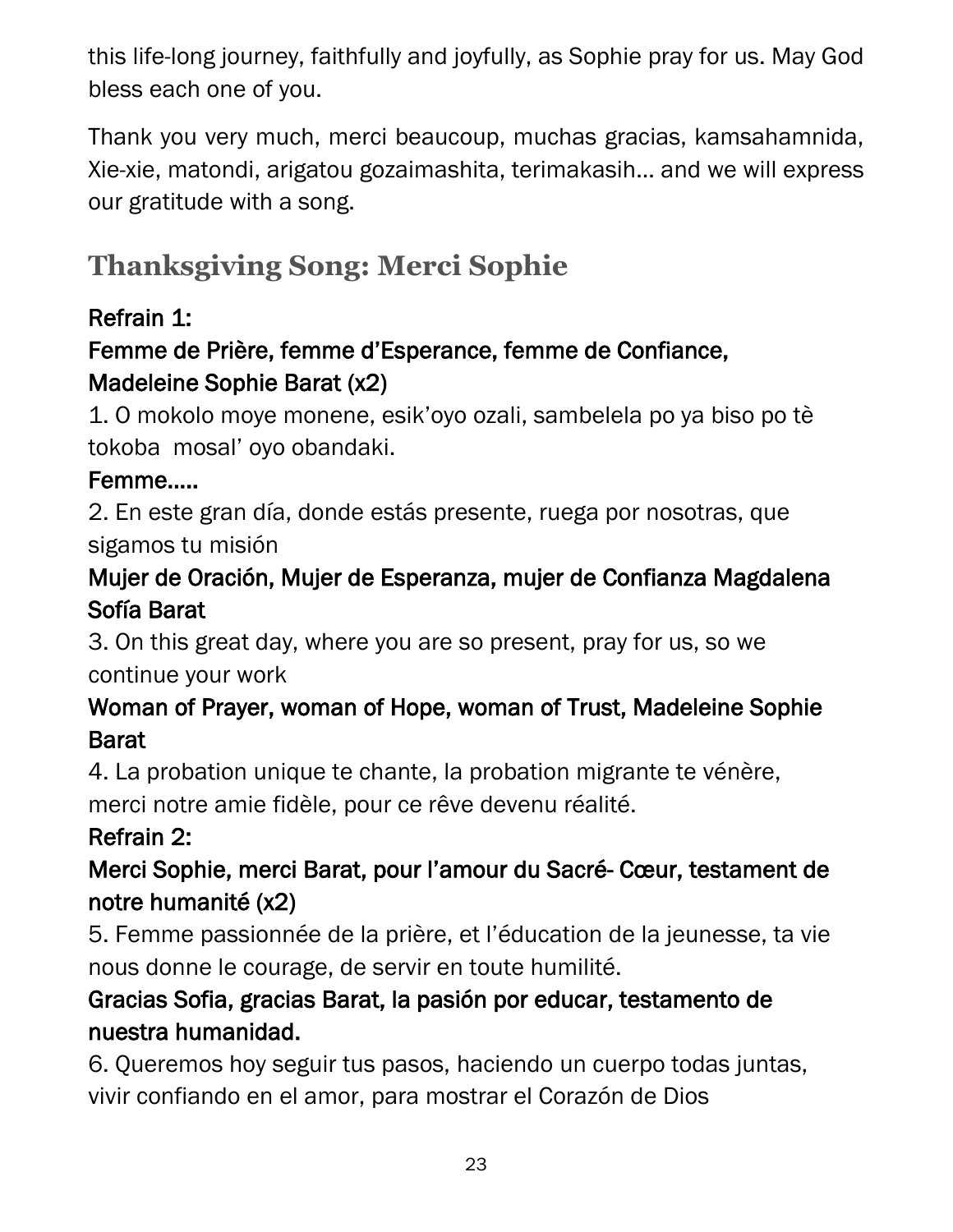Thank you Sophie, thank you Barat, for the love of the Sacred Heart, that you left as gift for us.

7. We sing together as one Body, who wants to announce hope to the world, making alive the peace and justice, living the dreams that come from Jesus' Heart.

Merci…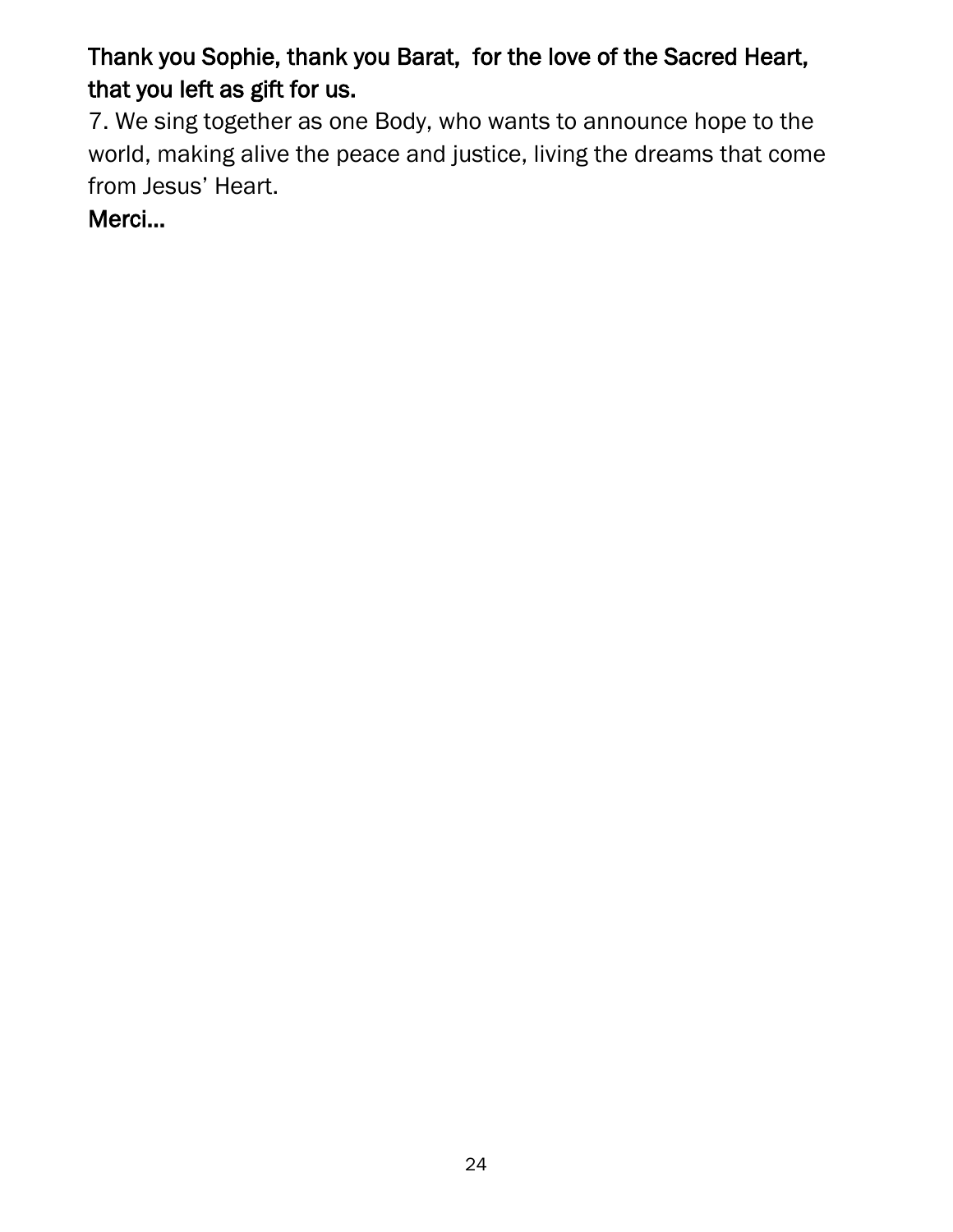# <span id="page-29-0"></span>**Missioning of the Newly Professed and Concluding Rite**

Barbara Dawson rscj

Priest: May our God of love strengthen you in the faith and constantly keep you in God's grace, so that you may faithfully live the gift of your vocation.

#### All: Amen.

Priest: May the Lord Jesus, whom you follow, enable you to live out the mystery of his death and resurrection in your life.

#### All: Amen.

Priest: May the fire of the Holy Spirit dwell in you and fill you with the love of God.

#### All: Amen.

Priest: May almighty God, the Father, and the Son, and the Holy Spirit, bless all of you who have taken part in this celebration.

#### All: Amen.

Priest: Go and proclaim the peace and joy that you have received.

#### All: Thanks be to God.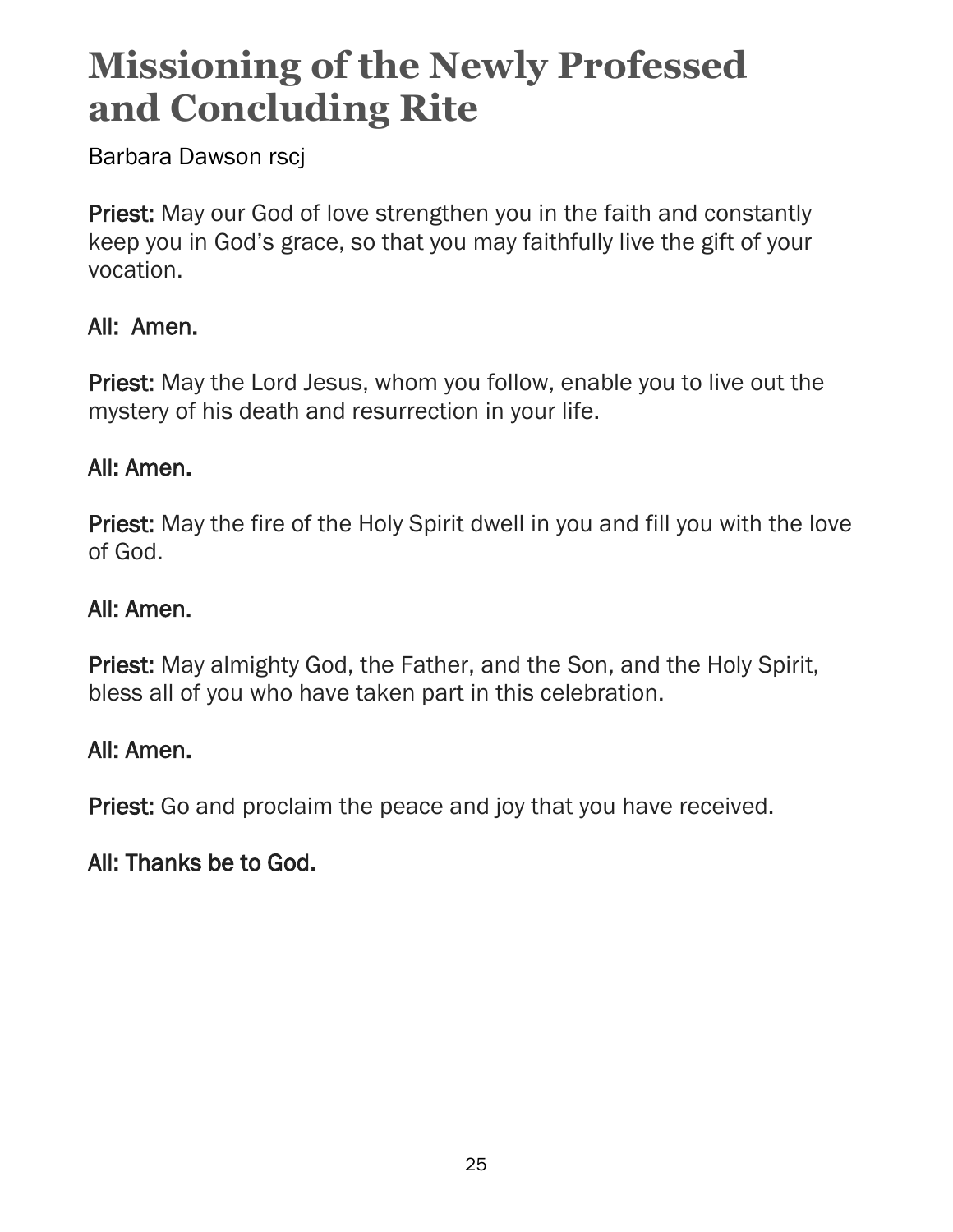# **Closing Song: Artisans of Hope**

Llamadas a ser un solo cuerpo Embarcadas hacia la comunión Renacer de lo profundo del silencio A la escucha del latido de la vida en la creación.

Appelées à vivre des vies plus humaines, Simples et habitées par ta voix Dans ce monde brisé et béni, Offrande de joie, renaissance du cœur.

Breathing life into mission as one body Jesus Christ leads our journey in trust and open ways Offering who we are and all the gifts we have Creating other pathways of responding all as one.

El Espíritu bendice este camino Inspirando nuevas formas de construir nuestra misión Convocando ser respuesta compartida Artesanas de esperanza, compasión y libertad

Appelées à atteindre de frontières, Ouvertes à nous risquer plus loin, Nous laisser transformer par le monde Assoiffé de justice, d'amour et dignité

Let us care for the threatened small seed Weaving webs of solidarity Embracing new green shoots of hope emerging A deep glance full of life, as we break our bread.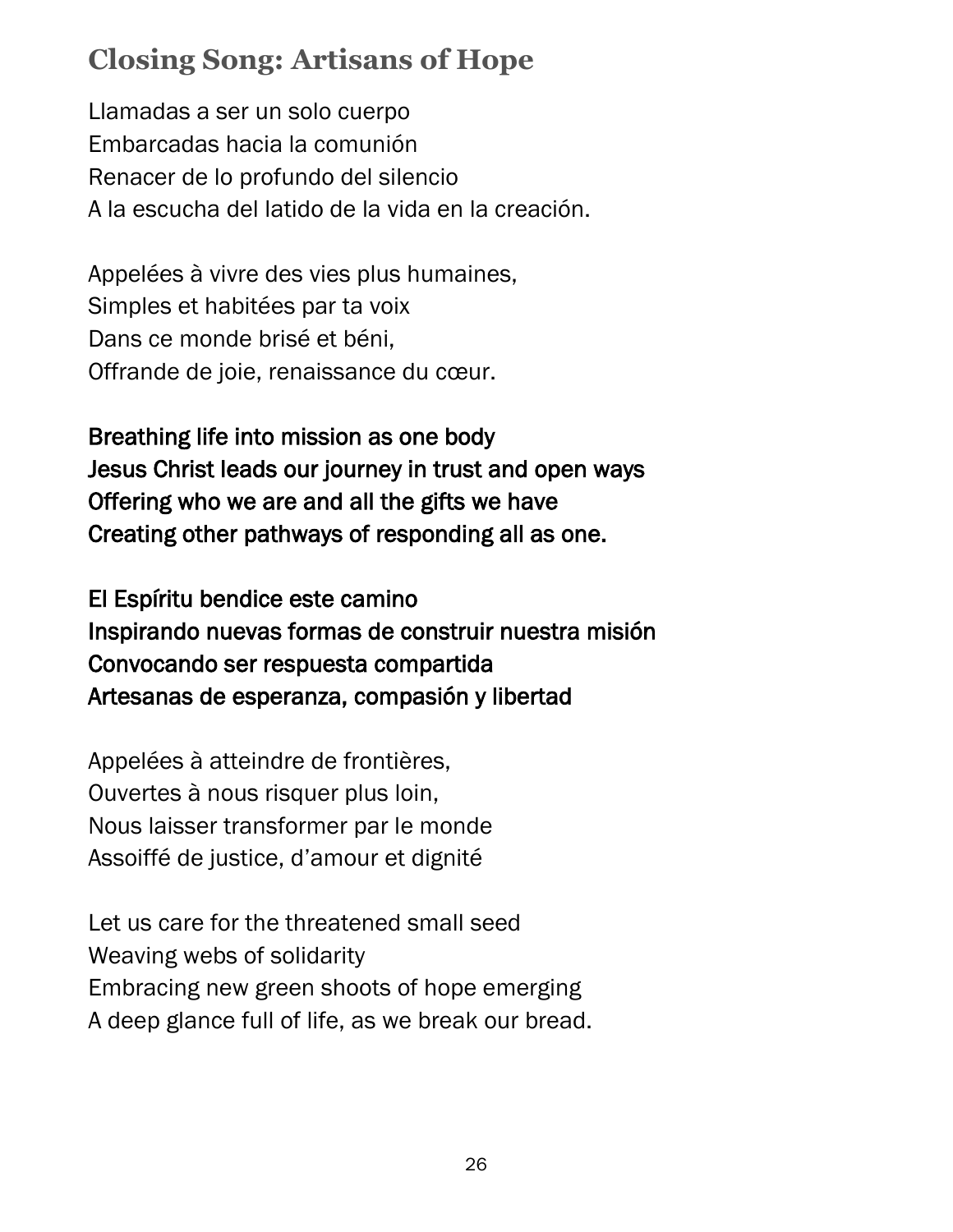Construisons la mission avec d'autres Marchons sur le chemin de Jesus de Nazaret Offrant ce que nous sommes et ce que nous avons Recreando otros caminos de respuesta en comunión

El Espiritu bendice este camino Inspirando nuevas formas de construir nuestra misión Calling us to be a daring force of love Being artisans of freedom Sharing hope, meaning and life. Et liberté, y libertad